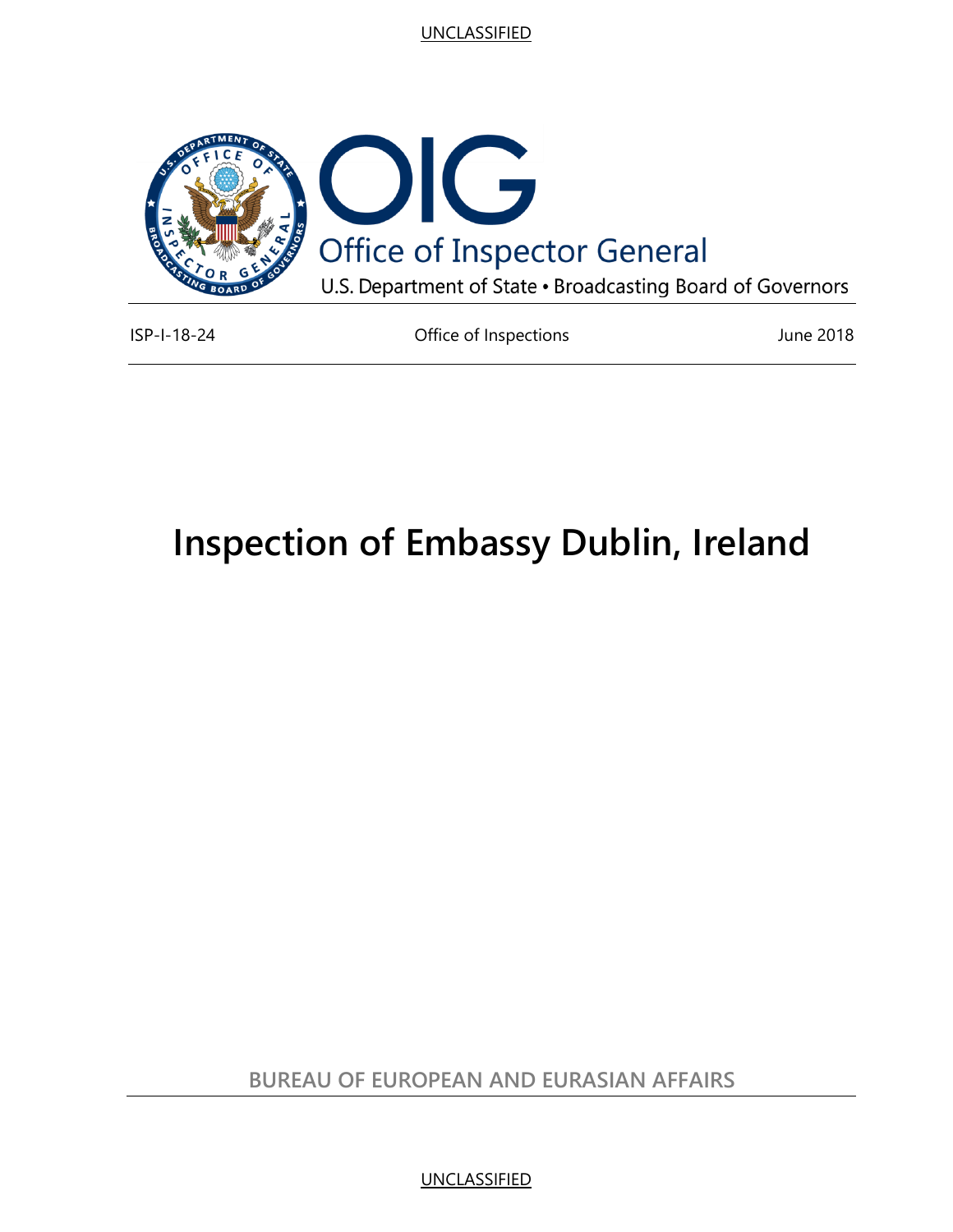

ISP-I-18-24

#### What OIG Inspected

OIG inspected the executive direction, management, management controls, and information management operations of Embassy Dublin.

#### What OIG Recommended

OIG made 11 recommendations to improve Embassy Dublin's management controls and information management operations.

In its comments on the draft report the embassy concurred with all 11 recommendations. OIG considers all recommendations resolved. The embassy's response to each recommendation, and OIG's reply, can be found in the Recommendations section of this report. The embassy's formal written response is reprinted in its entirety in Appendix B.

**June 2018 OFFICE OF INSPECTIONS Bureau of European and Eurasian Affairs**

#### Inspection of Embassy Dublin, Ireland

### What OIG Found

- The Chargé d'Affaires effectively led Embassy Dublin's activities to focus on the new administration's policy priorities, especially on cybersecurity, trade and investment.
- The Chargé d'Affaires modeled many of the Department of State's leadership and management principles. However, speculation about several curtailments by American direct-hire staff became a source of tension between the Chargé and some staff members.
- Embassy Dublin lacked sufficient internal controls in management operations, including motor pool, nonexpendable property, and time and attendance.
- Information management operations and services generally complied with the Department's policies and guidance but lacked information technology contingency planning to efficiently respond to system outages.

**CHALLE OF Inspector General**<br>U.S. Department of State · Broadcasting Board of Governors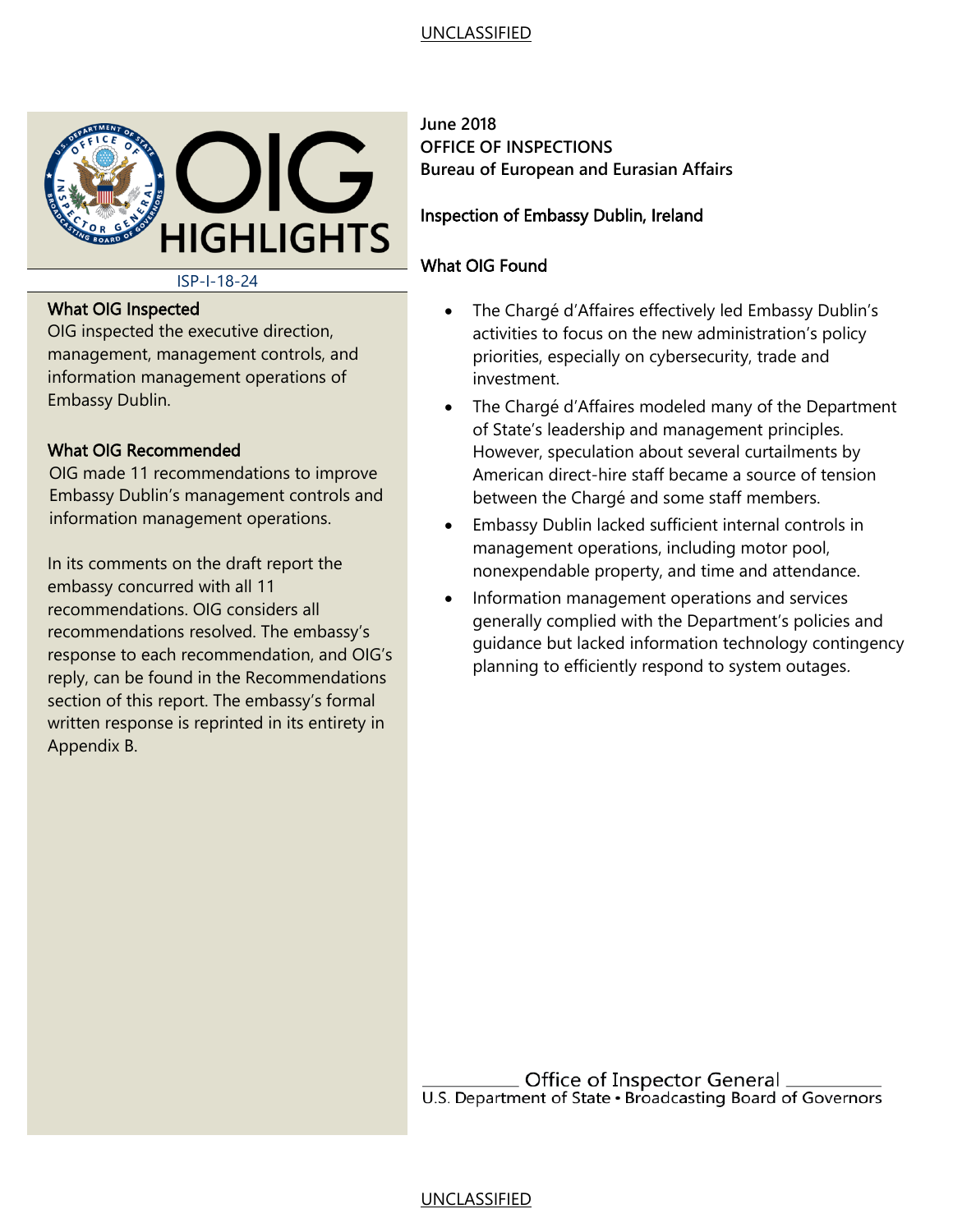# **CONTENTS**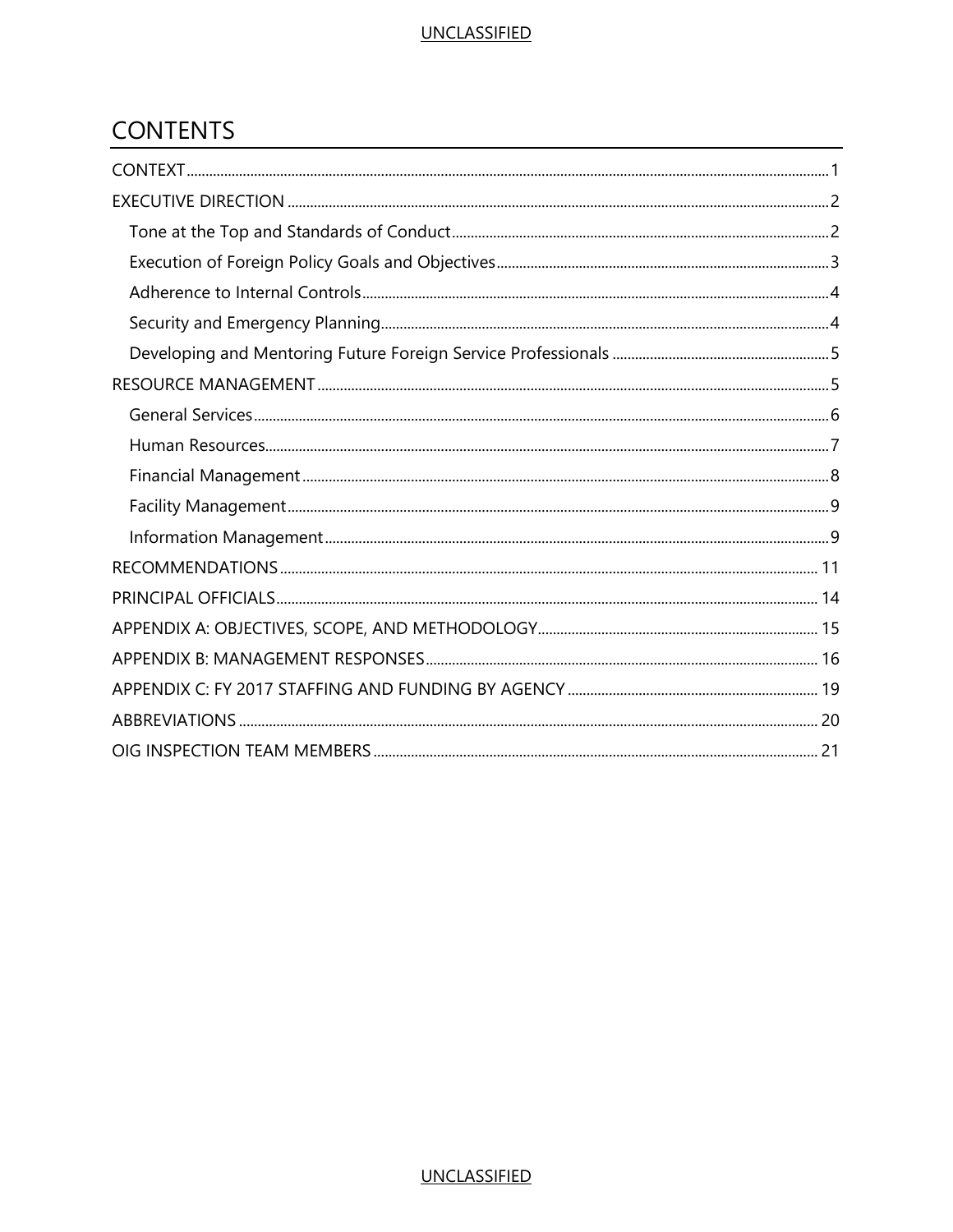# <span id="page-3-0"></span>CONTEXT

Ireland is a European country with a population of approximately 5 million. Following the 1916 Easter Monday uprising, the modern Irish state gained independence in 1921, with six counties in the north remaining part of the United Kingdom. The 2008 global financial crisis and the subsequent collapse of Ireland's domestic property market and construction industry put an end to the so-called Celtic Tiger era, during which the country experienced rapid economic growth. Ireland's economy began to recover in 2014, fueled by the export sector, which is dominated by foreign multinational companies.

U.S. engagement with Ireland is based on longstanding shared cultural, political, economic, and commercial interests. The Government of Ireland is a party to the U.S.-brokered Good Friday Agreement of 1998 and subsequent agreements that support the peace process in Northern Ireland. Ireland's international security policy is based on military neutrality, and it has participated in peacekeeping operations under United Nations, NATO, and European Union mandates, including in Afghanistan, the Balkans, and Lebanon.

The United States is Ireland's largest export market and in 2016 was its second largest import partner. According to the American Chamber of Commerce in Ireland, more than 400 U.S. companies operate from Ireland, which provides an entry into European markets, and 700 Irish firms in the United States employ 80,000 persons.

Embassy Dublin's FY 2016-2018 Integrated Country Strategy (ICS)<sup>1</sup> has four main goals:

- Supporting active Irish leadership in pursuit of shared global, multilateral, and regional priorities.
- Expanding transatlantic economic opportunities by increasing U.S. exports into Ireland and the wider European marketplace, facilitating Irish foreign direct investment into the U.S., and advancing U.S. policy and business interests.
- Energizing and empowering Ireland's growing youth population to serve as active local leaders and informed global citizens in support of U.S. priorities and common values.
- Facilitating and encouraging secure, efficient, and safe travel for visitors to the United States and to Ireland.

At the time of the inspection, Embassy Dublin's authorized staffing levels included 79 U.S. directhire employees, of whom 45 were employees of the Department of Homeland Security's U.S. Customs and Border Protection, and 141 locally employed (LE) staff, 18 of whom were U.S. citizens. Other agencies represented in the embassy included the Departments of Defense and Commerce. Total FY 2017 funding for Embassy Dublin was \$19.2 million.

<sup>1</sup> This was the ICS in effect at the time of this inspection. However, in cable 2018 STATE 17760 ("Launch of Bureau and Mission Strategic Planning," February 27, 2018), the Department instructed all missions to review and update their ICS, or submit a new strategy, to align with the FY 2018-2022 State-U.S. Agency for International Development Joint Strategic Plan, the 2017 National Security Strategy, and bureau strategic priorities.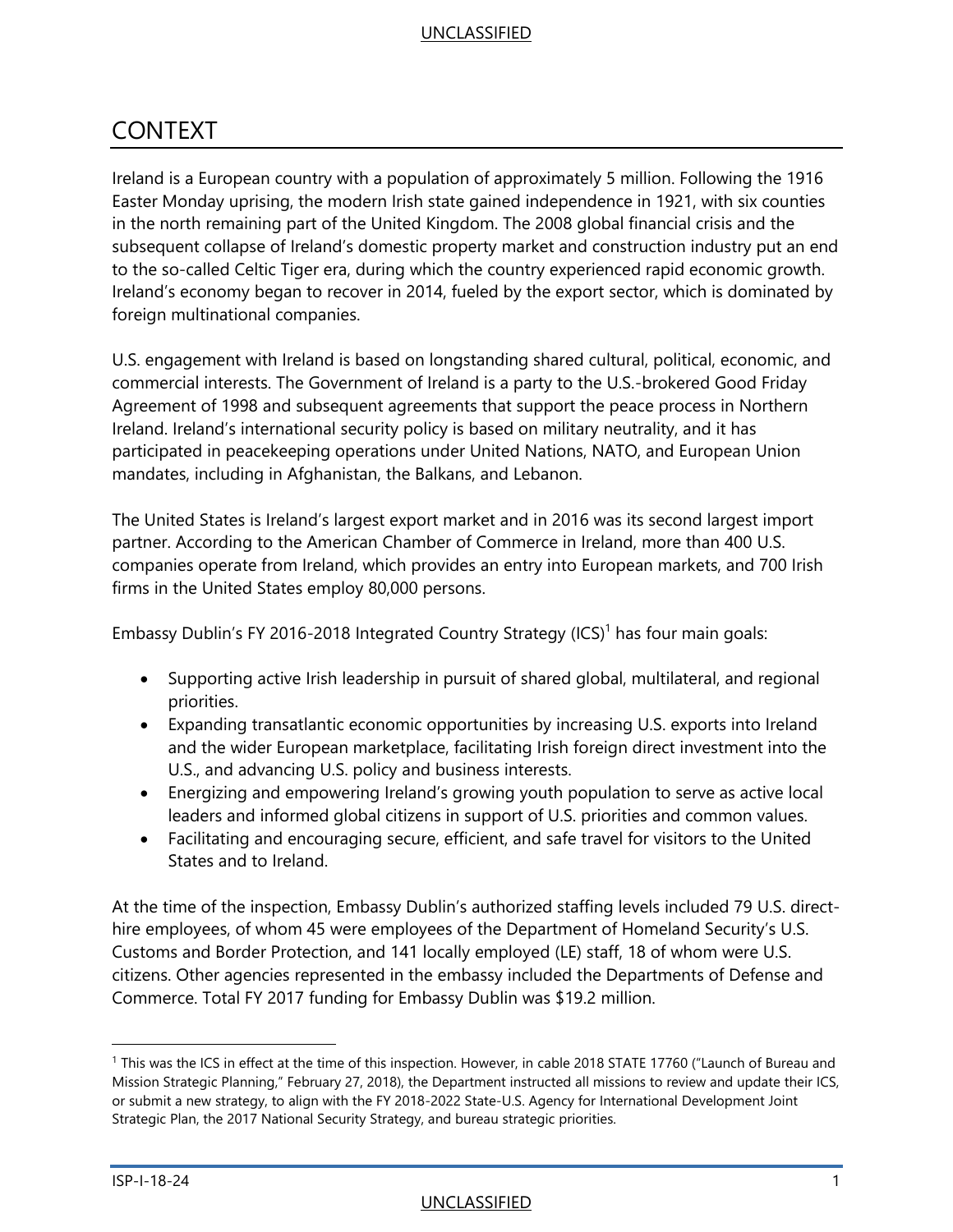OIG conducted this inspection of Embassy Dublin consistent with Section 209 of the Foreign Service Act.<sup>2</sup> Using its risk-based approach to inspections, OIG identified the embassy as a relatively lower risk mission and therefore limited the scope of the inspection to executive direction, management operations, management controls, and information management. The companion classified inspection report discusses the embassy's security program and issues affecting the safety of mission personnel and facilities.

# <span id="page-4-0"></span>EXECUTIVE DIRECTION

OIG assessed Embassy Dublin's leadership on the basis of on-site interviews that included comments on Front Office performance; staff questionnaires; and OIG's review of documents and observations of embassy meetings and activities during the course of the on-site portion of the inspection.

# <span id="page-4-1"></span>**Tone at the Top and Standards of Conduct**

The Chargé d'Affaires, ad interim, arrived in Dublin in September 2016 to begin his assignment as Deputy Chief of Mission (DCM), his first such posting, and became Chargé following the Ambassador's departure in January 2017. Between January and September 2017, three embassy section chiefs and one temporary duty officer from another embassy served successively as acting DCM. The Public Affairs Officer, who arrived in August 2017, became acting DCM 3 weeks after his arrival and was still serving in this capacity at the time of the inspection. Like the Chargé, he had no previous experience working in a Front Office.

OIG found that the Chargé modeled many of the leadership and management principles in 3 Foreign Affairs Manual (FAM) 1214. Senior staff and agency representatives told OIG that the Chargé frequently discussed at country team meetings the importance of observing Department of State (Department) standards of conduct and emphasized his insistence that personnel "always do the right thing." However, not all staff members regularly attend country team meetings; those who did not had seen management notices on these issues but had not heard the Chargé personally speak about them. OIG encouraged the Chargé to look for other ways to emphasize his personal commitment to these principles—for example in a town hall meeting or at other venues—to the broader embassy community.

A majority of embassy staff told OIG that the Chargé was accessible, promoted collaboration between embassy sections and agencies, and sought their input. Senior staff members and agency heads told OIG that country team and other meetings were collegial and that the Chargé worked to reconcile differing viewpoints and build consensus, which OIG observed during the course of the inspection. They also said that he demonstrated his support for professional development by arranging for private companies to speak to staff about perspectives on leadership and teamwork. Representatives of U.S. Customs and Border Protection, who work at Dublin and Shannon airports, told OIG they appreciated the Chargé's efforts to integrate their

l

<sup>2</sup> See Appendix A.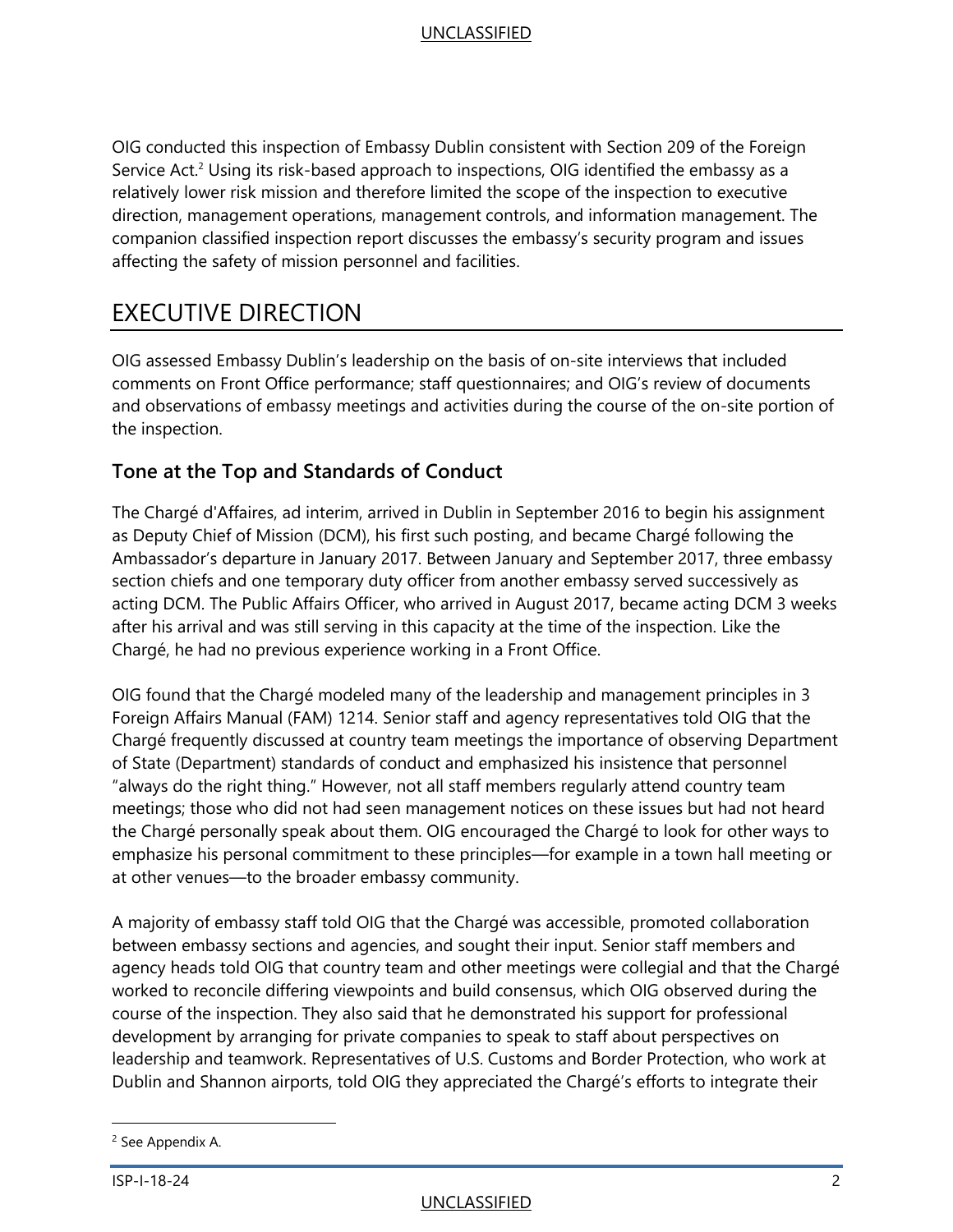agency more fully into the embassy; they noted particularly the visits by the Chargé and other embassy staff to their workplaces and the Chargé's support for filling the Community Liaison Officer position at Shannon. LE staff praised him for taking the initiative to address longstanding morale issues and requesting their views on solutions.

Despite these positive comments on the professional tone set by the Chargé, officials in the Bureau of European and Eurasian Affairs and some embassy staff told OIG that he did not always act in accordance with the full set of 3 FAM 1214 leadership and management principles. Several U.S. direct-hire staff members curtailed or were curtailed from the embassy in 2017, including three Department section chiefs.<sup>3</sup> These curtailments, and speculation about the reasons for them, became a source of tension between the Chargé and some staff members. The Chargé acknowledged these tensions and told OIG he would actively take steps to address them.

Staff told OIG that the acting DCM was approachable, supported cooperative relationships within the embassy, and met regularly with them. He sought their input, was open to differing views, and actively engaged them to become knowledgeable about their operations.

The embassy's Equal Employment Opportunity program met Department standards as defined in 3 FAM 1514.2. The embassy posted information about the program and how to contact the Equal Employment Opportunity counselor and the two LE staff liaisons on bulletin boards in the chancery and annex buildings. OIG also determined that the embassy received and recorded gifts in accordance with 2 FAM 960. The Chargé, acting DCM, and Management Officer told OIG they frequently conferred to ensure the embassy handled gifts properly.

# <span id="page-5-0"></span>**Execution of Foreign Policy Goals and Objectives**

Consistent with leadership principles in 3 FAM 1214, the Chargé directed Embassy Dublin's efforts to review and refine the FY 2016-2018 ICS after the new Administration took office. This proactive work left the embassy well-positioned to respond to the Department's February 2018 directive that all posts update their ICS. The review focused on the new administration's policy priorities, especially trade and investment; the political and economic impact of the United Kingdom's prospective withdrawal from the European Union; and new opportunities for U.S. engagement. For instance, the country team identified as an important goal bolstering Ireland's cyber security capacity. The Chargé established an interagency working group, which defined a mission statement and a strategy that included detailed milestones and activities, timelines, and periodic reviews. In November 2017, the embassy proposed and organized a 3-day visit by the Department of Homeland Security's Assistant Secretary for Cyber Security that included meetings with high-ranking Irish officials, Irish and American industry leaders, and representatives from Irish infrastructure platforms. At the time of the inspection, the embassy was preparing to send 25 senior Irish cyber security officials and representatives from the

<sup>&</sup>lt;sup>3</sup> Curtailment, or shortening an employee's tour of duty, is an assignment, rather than a disciplinary, action, and an employee assigned abroad may request curtailment of his or her tour of duty for any reason. If the chief of mission determines that curtailment of an employee's tour of duty would be in the best interests of the post, the chief of mission may ask that the employee's tour of duty be curtailed immediately. 3 FAM 2440.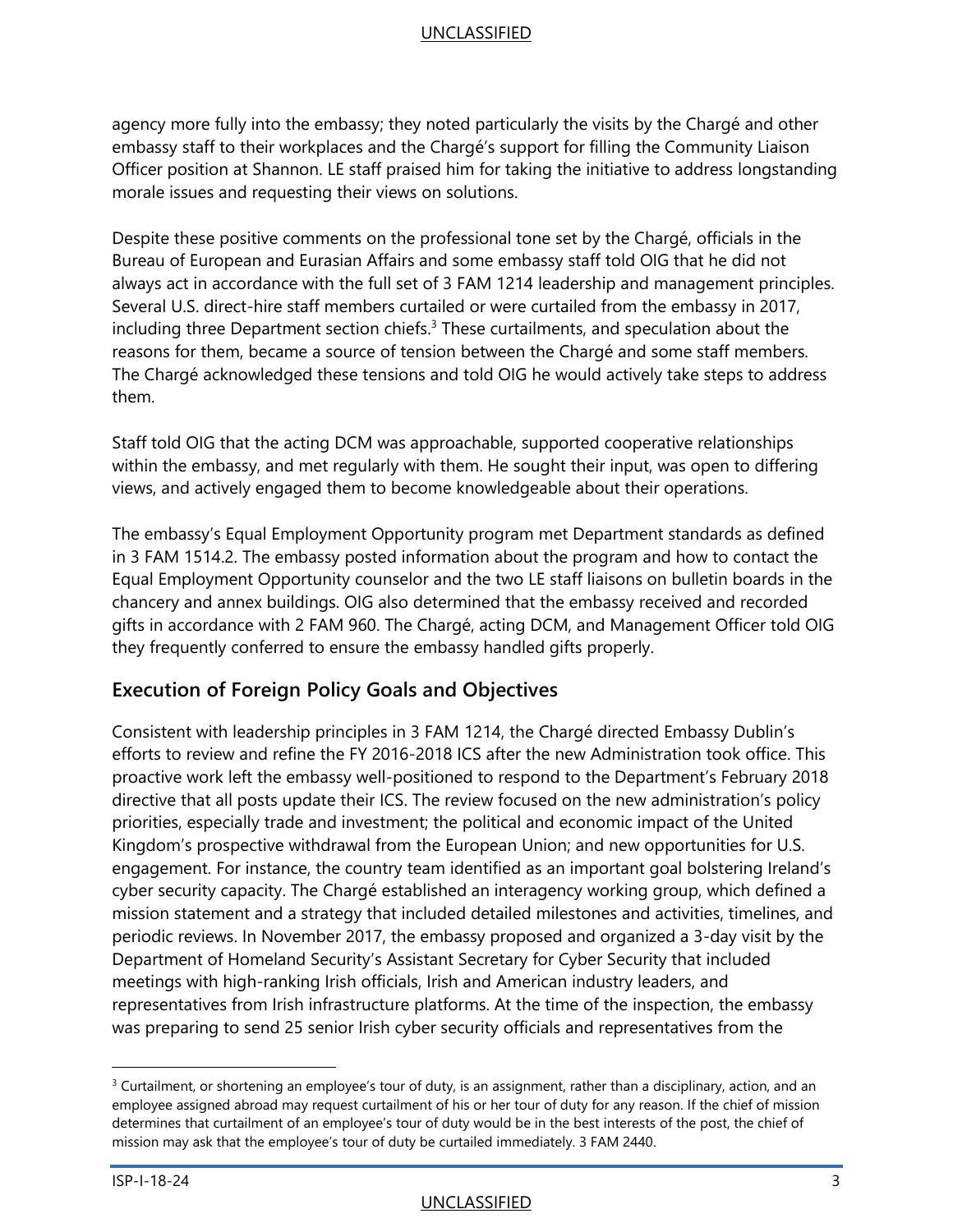Government of Ireland, the private sector, academia, and Northern Ireland to meet counterparts in the United States, with the goal of creating a regular mechanism to exchange cyber security information and expertise.

In OIG interviews, Washington officials praised the Chargé's efforts to position the embassy on priority issues such as the Northern Ireland peace process as well as his wide range of contacts in the Irish and U.S. business communities. OIG reviewed the Chargé's calendar from January 2017 through January 2018 and confirmed his active engagement with Irish government, political, economic, cultural, and business communities.

Employees of other agencies represented at the mission told OIG that the Front Office promoted effective operational coordination among all agencies, which OIG observed during the inspection.

# <span id="page-6-0"></span>**Adherence to Internal Controls**

The embassy's 2017 Annual Chief of Mission Management Control Statement of Assurance, submitted on August 25, 2017, did not identify any internal control deficiencies. The Department's Statement of Assurance guidance<sup>4</sup> requires embassies to include all organizational units in its review. However, Embassy Dublin's internal control review process omitted the Political-Economic and Public Affairs Sections. OIG advised the embassy to conduct additional, more detailed internal control reviews before the 2018 Statement of Assurance to follow up on issues identified during this inspection.

The Chargé carried out regular reviews of the consular section chief's nonimmigrant visa adjudications, as required by 9 FAM 403.9-2(D) and 9 FAM 403.10-3(D).

# <span id="page-6-1"></span>**Security and Emergency Planning**

Embassy staff told OIG that the Front Office supported the embassy's security program. Specifically, the Chargé and the acting DCM met regularly with the embassy's Regional Security Officer, and the acting DCM chaired nine Emergency Action Committee meetings in 2017 to address embassy preparations for events and programs. The Chargé established a working group to address security conditions at the airports in Dublin and Shannon in light of the U.S. Customs and Border Protection's presence at both locations and the steady stream of transiting U.S. military and official aircraft. The embassy was up to date on all required drills and exercises at the main embassy building and was preparing to conduct drills at the nearby annex building. However, many embassy employees, including the Chargé, did not fully participate in monthly checks of the emergency and evacuation radio network, as required by 5 FAM 541(b). During the inspection, the Chargé committed to take part in these checks in order to reinforce the importance of full participation.

<sup>4</sup> Cable 2015 State 137452, "Your Role in Assuring Strong Management Controls and Oversight Over Mission Operations," December 7, 2015. The Bureau of the Comptroller and Global Financial Services in June 2017 provided a Management Controls Checklist for 2017 to guide preparation of the Statement of Assurance.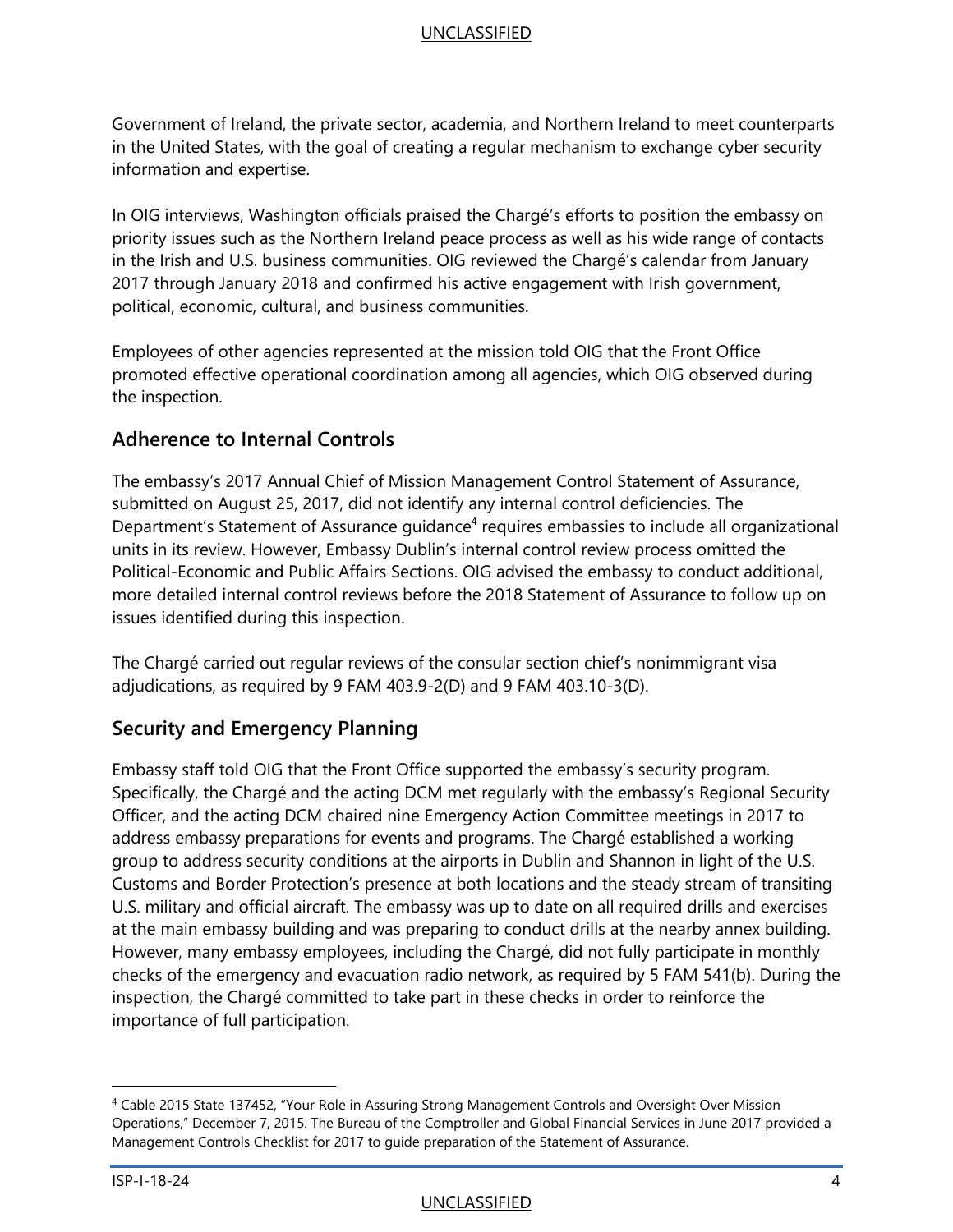Overall, OIG confirmed that Embassy Dublin generally conducted its security program in accordance with Department standards and guidance. However, OIG identified some deficiencies, discussed in the companion classified report.

# <span id="page-7-0"></span>**Developing and Mentoring Future Foreign Service Professionals**

The embassy had an active program to help the four First- and Second-Tour (FAST) Foreign Service personnel develop professionally. The acting DCM met monthly with FAST employees and the Chargé initiated and oversaw a structured program to match them with mid-level mentors and draw up specific activities that included many of the best practices identified in Department cable 2015 State 23542.<sup>5</sup> At the time of the inspection, FAST personnel were testing a new embassy program ("Across Ireland"), which assigned teams to monitor developments in outlying areas of Ireland. The teams included a FAST employee, a mid-level officer, and an LE staff member. These teams proposed and arranged activities, in conjunction with Front Office travel to those areas, in order to broaden embassy engagement across Ireland. The teams also promoted close working relationships among embassy offices and staff members.

# <span id="page-7-1"></span>RESOURCE MANAGEMENT

OIG reviewed internal control systems in the Human Resources, Financial Management, General Services, and Facilities Management Sections. OIG found the Management Section did not adhere to basic internal control processes and that many standard operating procedures and policies were out of date. During the on-site portion of the inspection, the Management Section addressed the following issues identified by OIG:

- The Safety Health and Environmental Management Committee did not meet on a semiannual basis (15 FAM 933).
- The embassy's International Cooperative Administrative Support Services<sup>6</sup> Council did not meet on a regular schedule and document activities (6 Foreign Affairs Handbook (FAH)-5 H-222.3-3).
- The Post Occupational Safety Health Officer did not conduct annual inspections of all office work areas or semi-annual inspections of increased risk areas (15 FAM 962).
- The embassy did not use the Department's Fleet Management Information System to capture operational data on vehicle dispatch, maintenance, and fuel (General Services Administration Bulletin, Federal Management Regulation B-15 on Motor Vehicle Management).
- The alternate cashier did not routinely assume all cashier duties and operate the cashiering database (Department of State Cashier Users Guide, June 2017, Section 3.6(5)).

<sup>5</sup> Cable 2015 State 23542, "Mentoring for a Stronger Department of State," March 5, 2015.

<sup>6</sup> The International Cooperative Administrative Support Services (ICASS) system, established in 1997, is the principal means by which U.S. Government agencies share the cost of common administrative support services at more than 250 diplomatic and consular posts overseas. Through ICASS, which operates a working capital fund, service providers recover the cost of delivering administrative support services to other agencies at overseas missions, in accordance with 6 FAM 911 and 6 FAH-5 H-013.2.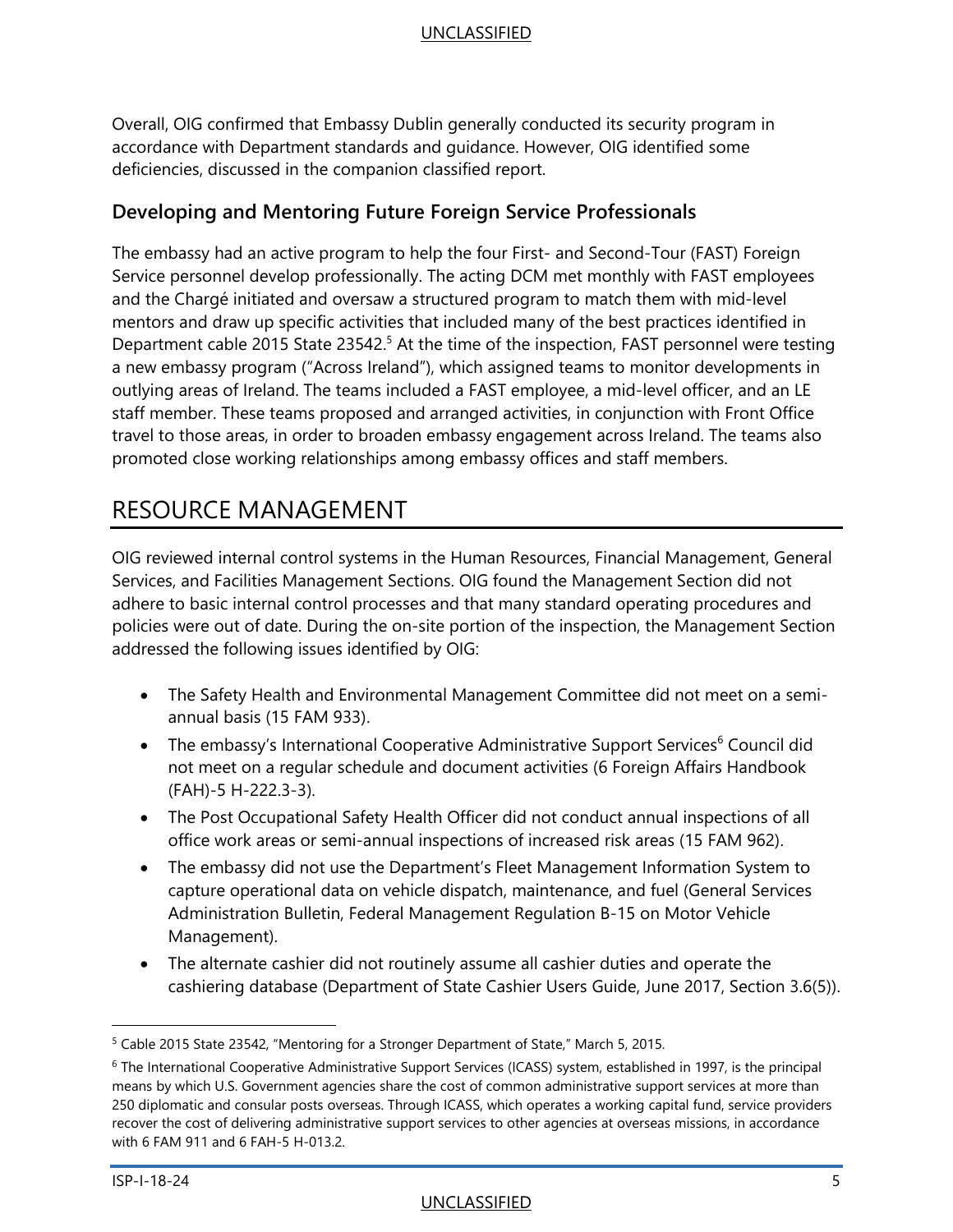The embassy did not track the chauffeur and incidental (self-drive) operators' medical certifications or ensure that the certifications for all U. S. direct-hire staff were complete (14 FAM 432.4(c)(4).

OIG also found other internal control concerns, discussed below.

# No Oversight of Official Residence Household Staff At Vacant Chief of Mission Residence

Embassy Dublin did not oversee the daily activity of the four full-time and one part-time official residence staff working at the chief of mission residence. The residence had been vacant since January 2017, but embassy management retained the staff to care for the large residence and grounds and to support representational events held there. Although 3 FAM 3251.1(b) permits an official residence to be staffed between occupants, OIG found that embassy management did not provide any direct oversight of the staff, making it impossible to monitor their duties and efficiency. OIG advised the embassy to assign oversight of the official residence staff to the Management Officer until the arrival of a new chief of mission. Because the Chargé agreed to take action to address this problem, OIG did not make a recommendation in this report.

### <span id="page-8-0"></span>**General Services**

### Embassy Lacked an Annual Acquisition Plan

The embassy did not have an annual acquisition plan for procuring goods and services, nor did management officials seek input from embassy sections to forecast contracting requirements for the upcoming fiscal year. This is inconsistent with Federal Acquisition Regulation 7.102(a), which requires that acquisition planning be performed for all purchases. Without an annual acquisition plan, the embassy cannot determine optimal contracting methods, increase competition, or realize potential cost savings.

Recommendation 1: Embassy Dublin should complete an annual mission-wide acquisition plan. (Action: Embassy Dublin)

# Controls for Motor Vehicle Fuel Card Charges Lacking

Due to a lack of oversight, the embassy did not adequately reconcile its monthly motor vehicle fuel card charges. In particular, the embassy did not collect drivers' fuel receipts or daily trip records, and therefore could not reconcile them with the monthly invoice from the fuel vendor to ensure the charges were accurate. Guidance in 14 FAH-1 H-814.3-3(d) and 14 FAH-1 H-814.3- 1 requires that the embassy maintain fuel receipts in order to validate invoices. Additionally, 14 FAH-1 H-814.1-1 requires drivers to submit a written record of each vehicle's daily use. Performing an effective reconciliation of monthly fuel charges with fuel receipts and daily trip records is a key management control. Failure to observe such required management control procedures increases the risk of misuse of embassy motor vehicle fuel cards.

Recommendation 2: Embassy Dublin should administer its fuel card program in accordance with Department requirements. (Action: Embassy Dublin)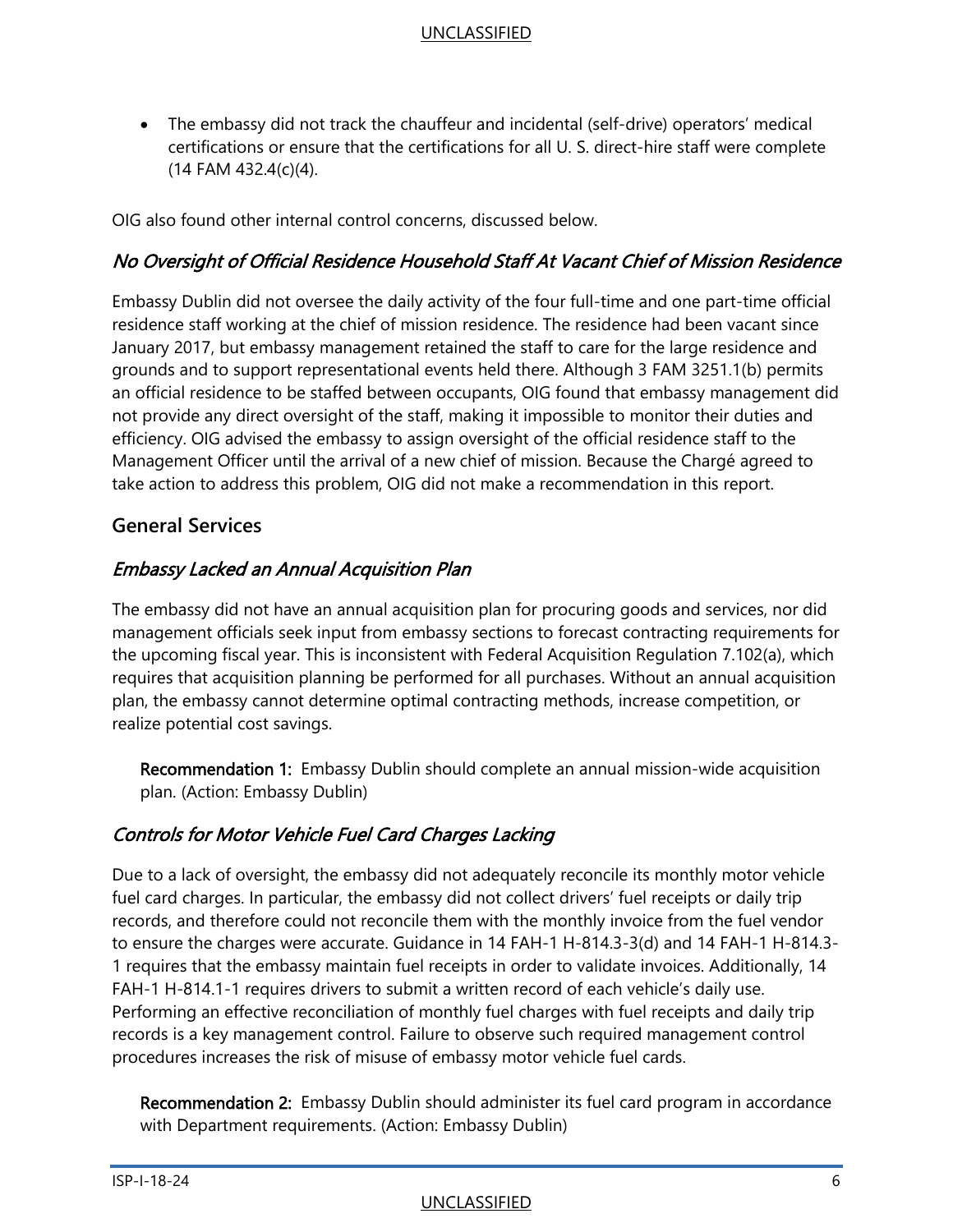# Chief of Mission Drivers Worked Shifts of More Than 10 Hours

Embassy Dublin's two chief of mission chauffeurs and one back-up chauffeur regularly exceeded Department limits on working hours. The Department's Overseas Motor Vehicle Safety Management Program and the embassy's Motor Vehicle Safety Program limit all drivers to 10 hours of duty each day. In addition, 14 FAM 432.4(c)(3) requires posts to ensure that no chauffeurs exceed limits prescribed in the Overseas Motor Vehicle Safety Management Program. OIG determined that the embassy did not adequately monitor the drivers' time and attendance. Failure to enforce these standards increases risks to drivers, passengers, and the public, as well as damage to U.S. Government property.

Recommendation 3: Embassy Dublin should require that the chief of mission chauffeurs comply with applicable Department motor vehicle safety requirements. (Action: Embassy Dublin)

# Property Transfers Were Not Properly Documented

OIG found that the embassy did not document all nonexpendable property transfers, as required by 14 FAM 425.3-6. The Department's guidance states that the relocation, reutilization, or redistribution of nonexpendable property, such as furniture, computer equipment, and appliances, must be authorized and recorded in the Department's Integrated Logistics Management System. Additionally, 14 FAM 414.5 states that the accountable property officer must ensure that effective internal requisitioning and issuing procedures are established and enforced to document nonexpendable property transactions.

OIG found 13 instances in FY 2016 and FY 2017 where the embassy transferred multiple pieces of property to multiple locations using a single authorization rather than preparing individual authorizations for each location. OIG also found 38 instances in FY 2017 of unauthorized property transfers. The Property Management Officer is responsible for property accountability as defined in 14 FAM 411.2-1 (b)(5). One of the conditions of property accountability, as set forth in 14 FAM 411.4, is responsibility for tracking the movement and location of assets. The General Services Office's property management unit staff were unaware that transfers were documented improperly. Failure to document property transfers is an internal control weakness that could increase the risk of fraud or theft.

Recommendation 4: Embassy Dublin should document all nonexpendable property transfers in accordance with Department standards. (Action: Embassy Dublin)

# <span id="page-9-0"></span>**Human Resources**

# Embassy Did Not Consistently Authorize Overtime in Advance

Time and attendance records showed that American supervisors did not consistently approve overtime in advance, as required by 4 FAH-3 H-523.2. In particular, OIG reviewed time and attendance records for the Management and Information Management Sections and the Front Office during pay periods 25 and 26 in 2017 and periods 1 and 2 in 2018. For those time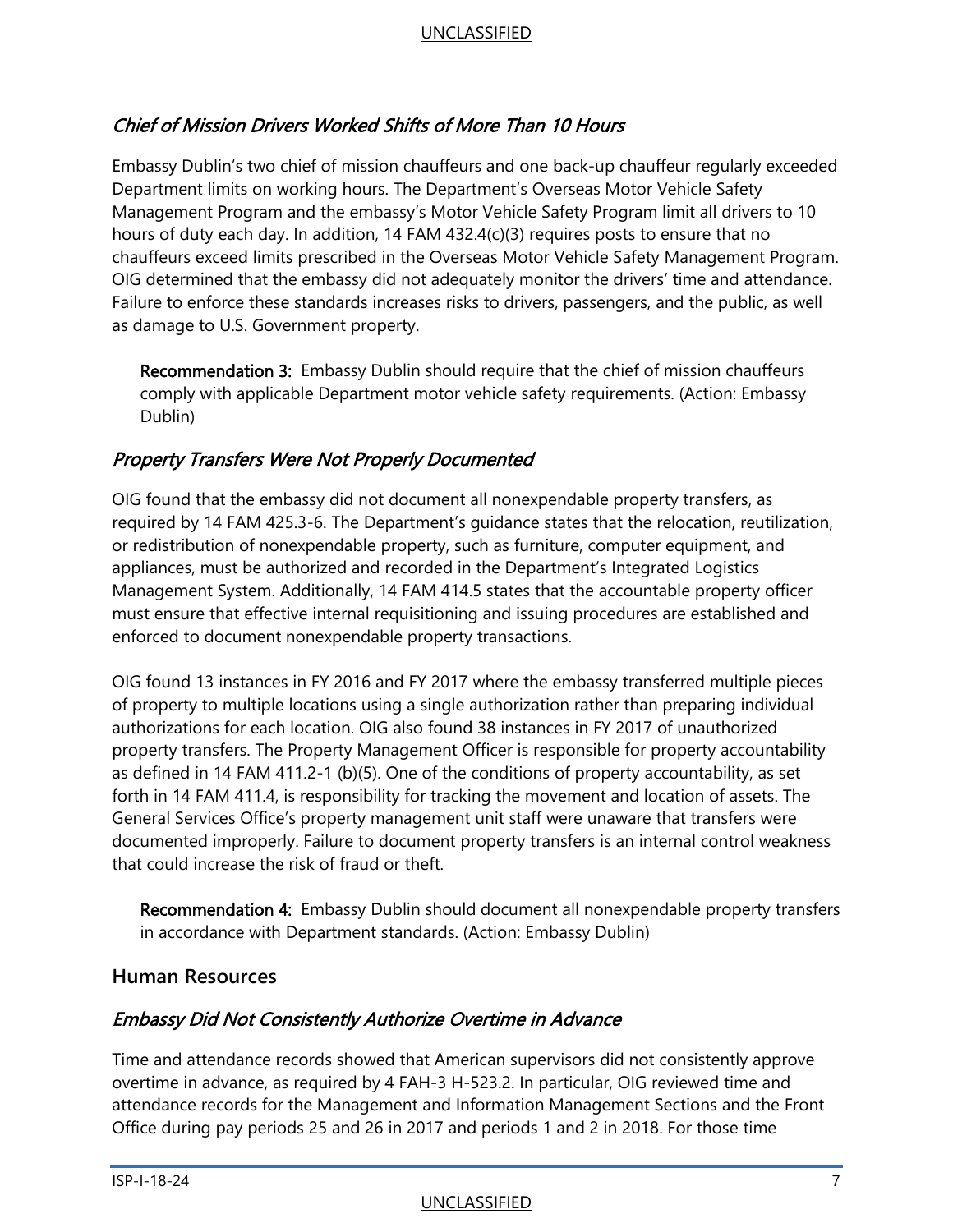periods, OIG found 12 instances where employees claimed overtime without having the required pre-approval. In addition, OIG found that employees used different forms to record and obtain overtime approvals. The lack of a comprehensive time and attendance policy caused these deficiencies. Failure to approve overtime in advance is an internal management control weakness and may lead to fraud, waste, and abuse of resources.

Recommendation 5: Embassy Dublin should require authorizing officials to approve employee overtime requests in advance, in accordance with Department guidance. (Action: Embassy Dublin)

# <span id="page-10-0"></span>**Financial Management**

# Embassy Allowance Reports Were Overdue

The embassy did not submit reports used to determine U.S. direct-hire allowances to the Bureau of Administration on time, as required in Department of State Standardized Regulation 070. According to the regulations, the retail price survey must be submitted every 2 years, and the living quarters expenditure report must be submitted annually. The embassy's retail price schedule survey, due in June 2017, was 8 months late at the time of the inspection.<sup>7</sup> In addition, the embassy's living quarters expenditure reports for both Dublin and the Shannon area, where U.S. Customs and Border Protection employees are stationed, had not been submitted since 2008 and 2010, respectively. This allowance is granted to help employees defray the annual cost of their housing.

The embassy's Financial Management Officer told OIG that the embassy did not submit the retail price survey because of an insufficient number of survey responses from embassy personnel. In addition, Management Section staff told OIG they were unaware of the requirements for the living quarters expenditure report. Without these submissions, the Department's Office of Allowances is unable to provide accurate cost of living and living quarters allowances to U.S. Government employees.<sup>8</sup>

Recommendation 6: Embassy Dublin should submit its overdue allowance reports to the Bureau of Administration, in accordance with Department standards. (Action: Embassy Dublin)

# Embassy Did Not Adhere To Its Accommodation Exchange Policy

Embassy Dublin did not adhere to its accommodation exchange policy, which states that all accommodation exchange transactions above \$1,000 should be made by electronic funds

 $7$  This survey provides the basis for a cost-of-living allowance granted to direct-hire employees stationed at an overseas post where the cost of living, exclusive of housing, is substantially higher than in Washington, D.C.

<sup>&</sup>lt;sup>8</sup> A recent OIG report—Audit of Select Cost-of-Living Allowances for American Employees Stationed in Foreign Areas (AUD-FM-17-51, August 2017))—recommended eliminating the location-specific survey data process for individual posts. Notwithstanding this recommendation, since the current process is still in place, the Department should ensure that it is followed correctly, which is why OIG is making a specific recommendation to address the problem at Embassy Dublin.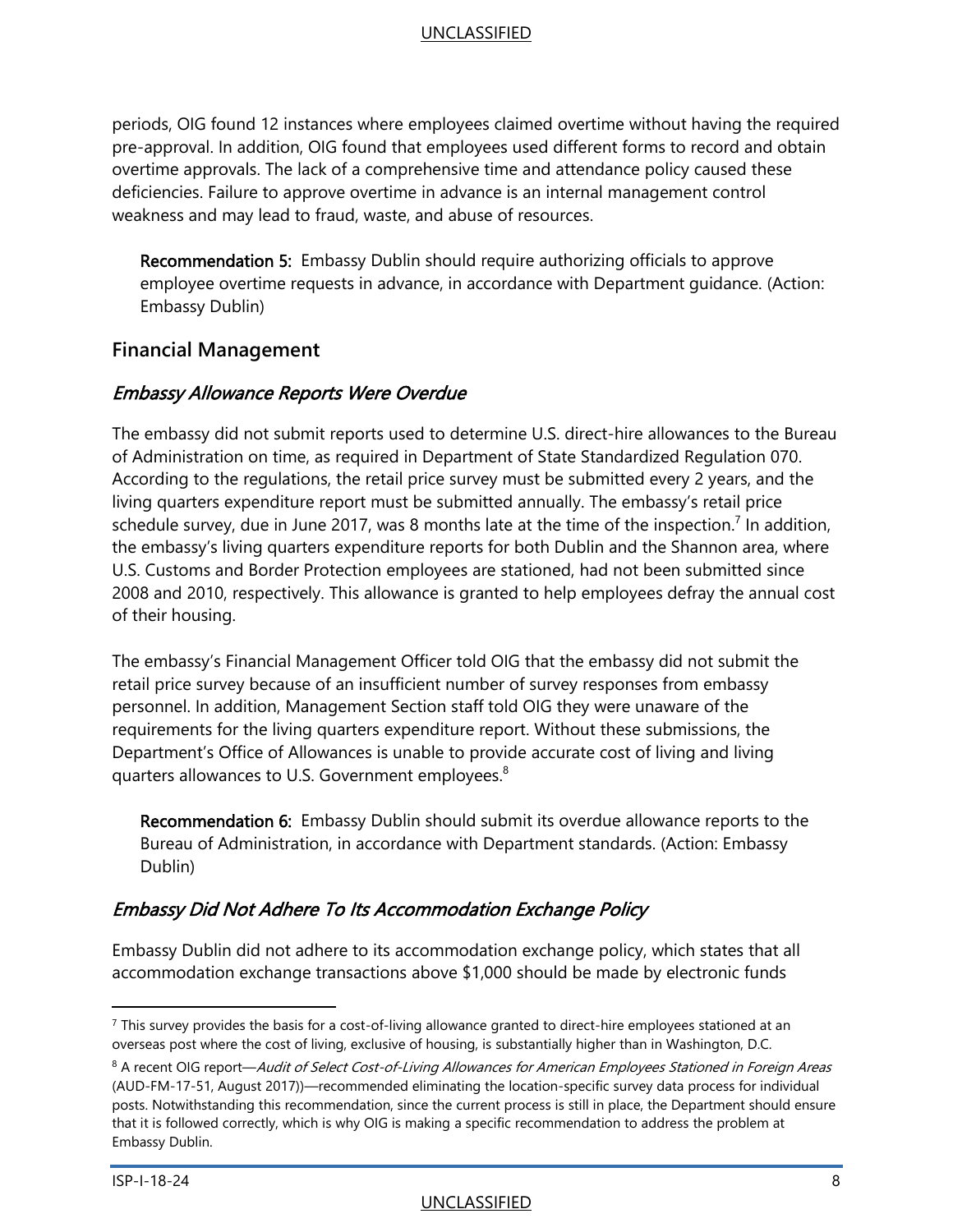transfer. Between June 2017 and January 2018, OIG found 16 instances out of 124 transactions (13 percent) where embassy staff exchanged more than \$1,000 and received the equivalent funds in cash. Failure to adhere to its own accommodation exchange policy increases risk in Embassy Dublin's cashiering operations.

Recommendation 7: Embassy Dublin should enforce its accommodation exchange policy. (Action: Embassy Dublin)

# <span id="page-11-0"></span>**Facility Management**

# Embassy Did Not Conduct Diesel Generator Load Testing

Embassy Dublin did not conduct periodic diesel generator load testing to ensure a safe and reliable power system needed for the mission's business continuity. The Bureau of Overseas Buildings Operations' Standby Generator Systems Operations and Maintenance Standards require that standby generators be operated monthly under load for a minimum of one hour. Staff told OIG they considered generator testing a low priority because of Ireland's stable power infrastructure. Even acknowledging this statement, failure to test the diesel generators monthly increases the risk that they may be inoperable in the event of a power outage.

**Recommendation 8:** Embassy Dublin should implement a monthly testing program for its diesel generators. (Action: Embassy Dublin)

#### <span id="page-11-1"></span>**Information Management**

OIG reviewed the embassy's Information Management operations, including classified, unclassified, and dedicated internet network computer operations; classified communications security; emergency communications preparedness; radio and telephone programs; and mail and pouch services. OIG found these operations and services met customer needs and complied with requirements in 5 FAM 120, with the exceptions discussed below.

# Information Technology Contingency Planning Did Not Meet Department Standards

The Information Management Section did not complete or annually test the embassy's unclassified and classified information technology (IT) contingency plans, as required by 12 FAH-10 H-232.3-1(b)(1-3). Department guidelines require management to do so both to ensure effectiveness and to determine the mission's readiness to execute the plans during unplanned system outages or disruptions. Inadequate contingency planning and testing prevents IM managers from mitigating the risk of system and service disruptions.

Recommendation 9: Embassy Dublin should conduct annual tests of its information technology contingency plans for unclassified and classified networks, in accordance with Department standards. (Action: Embassy Dublin)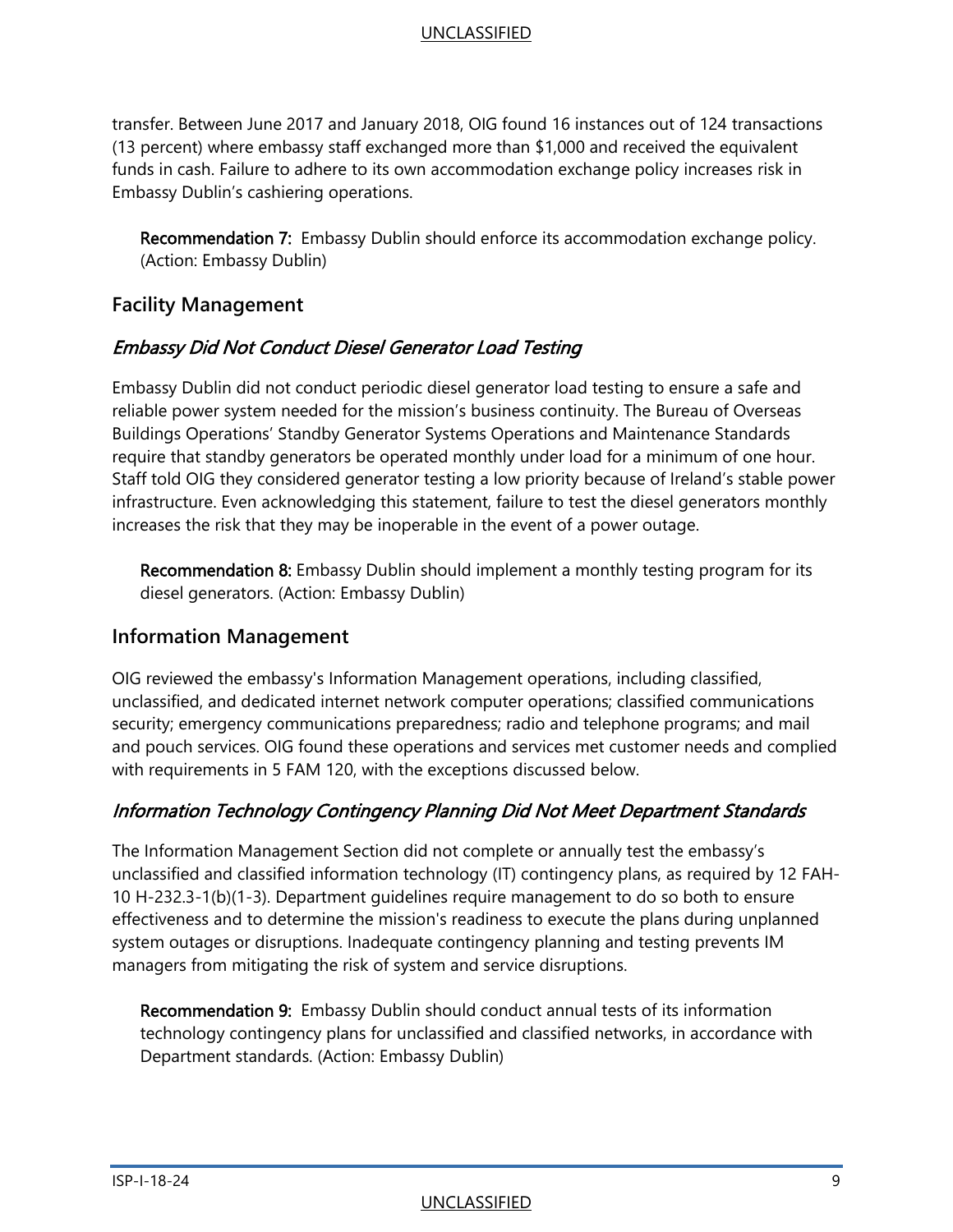# Information Technology Contingency Plan Training Not Conducted

The embassy did not conduct initial and annual refresher IT contingency training for employees with IT contingency planning responsibilities. This is inconsistent with 12 FAH-10 H-232.2-1, which requires management to ensure that such initial and annual refresher IT contingency training is delivered to employees based on their roles and responsibilities as defined in the IT contingency plans. Section managers told OIG they did not know about this requirement. Failure to comply with these requirements could impede the embassy's ability to effectively respond to unplanned systems outages or disruptions.

Recommendation 10: Embassy Dublin should implement a plan to conduct initial and annual refresher information technology contingency training for employees with information technology contingency planning responsibilities. (Action: Embassy Dublin)

### Telecommunications Demarcation Point Improperly Located

The demarcation point connecting the embassy's telecommunications systems to the public telecommunication network was located in the main telephone frame room of the chancery building, contrary to 12 FAH-6 H-651.5-2. Locating the public telecommunication equipment in a telephone distribution frame room whose access is limited to cleared American employees created security vulnerabilities every time access was granted to non-cleared internet service provider employees.

Recommendation 11: Embassy Dublin should relocate the telecommunications demarcation point outside the main telephone frame room. (Action: Embassy Dublin)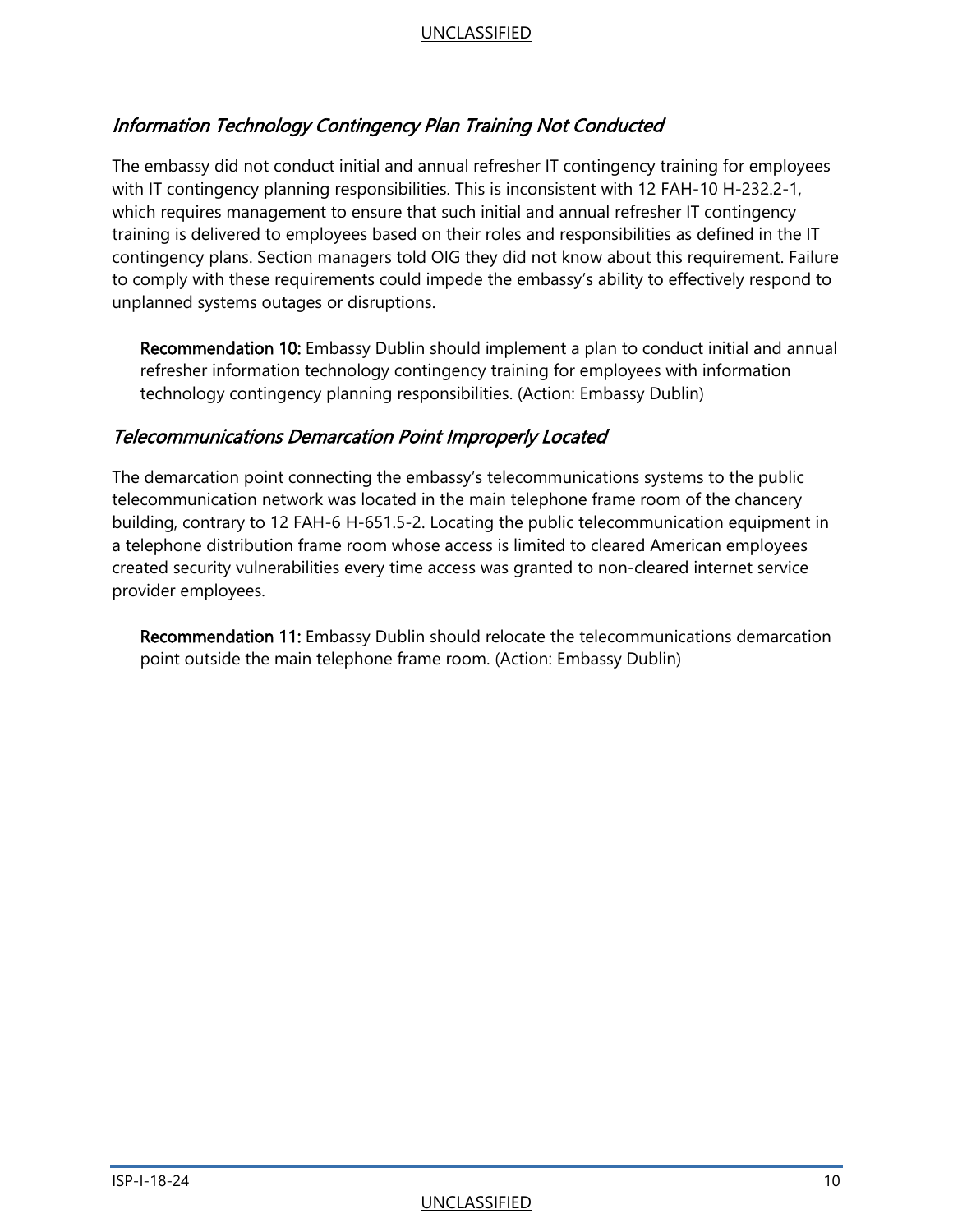# <span id="page-13-0"></span>RECOMMENDATIONS

OIG provided a draft of this report to Department stakeholders for their review and comment on the findings and recommendations. OIG issued the following recommendations to Embassy Dublin. The embassy's complete response can be found in Appendix B. The Department also provided technical comments that OIG incorporated, as appropriate, into the report.

Recommendation 1: Embassy Dublin should complete an annual mission-wide acquisition plan. (Action: Embassy Dublin)

Management Response: In its May 16, 2018, response, Embassy Dublin concurred with this recommendation.

OIG Reply: OIG considers the recommendation resolved. The recommendation can be closed when OIG receives and accepts documentation of an annual mission-wide acquisition plan.

Recommendation 2: Embassy Dublin should administer its fuel card program in accordance with Department requirements. (Action: Embassy Dublin)

Management Response: In its May 16, 2018, response, Embassy Dublin concurred with this recommendation.

OIG Reply: OIG considers the recommendation resolved. The recommendation can be closed when OIG receives and accepts documentation that the fuel card program is administered in accordance with Department requirements.

Recommendation 3: Embassy Dublin should require that the chief of mission chauffeurs comply with applicable Department motor vehicle safety requirements. (Action: Embassy Dublin)

Management Response: In its May 16, 2018, response, Embassy Dublin concurred with this recommendation.

OIG Reply: OIG considers the recommendation resolved. The recommendation can be closed when OIG receives and accepts documentation that the chief of mission chauffeurs comply with applicable Department motor vehicle safety standards.

Recommendation 4: Embassy Dublin should document all nonexpendable property transfers in accordance with Department standards. (Action: Embassy Dublin)

Management Response: In its May 16, 2018, response, Embassy Dublin concurred with this recommendation.

OIG Reply: OIG considers the recommendation resolved. The recommendation can be closed when OIG receives and accepts documentation that the fuel card program is administered in accordance with Department requirements.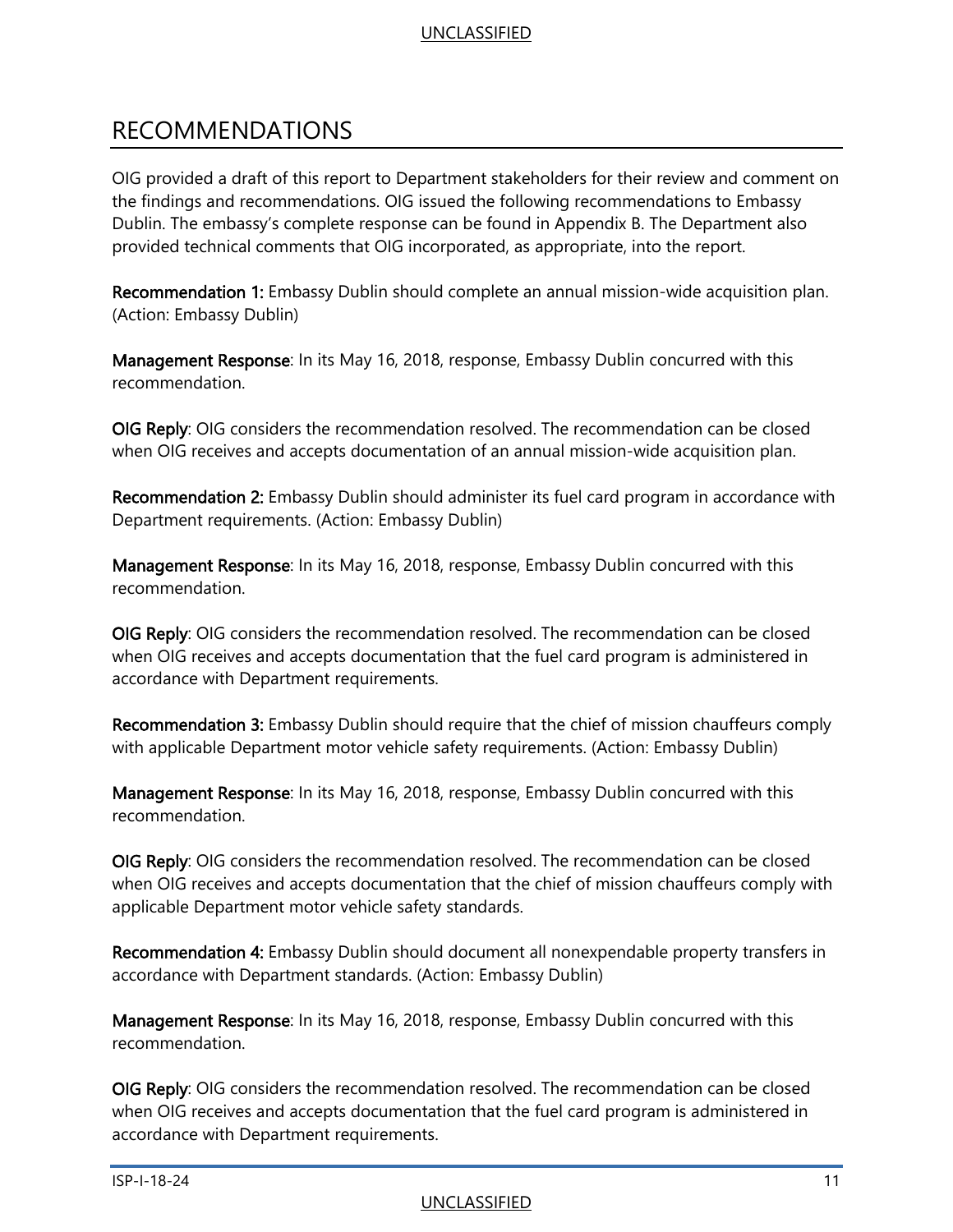Recommendation 5: Embassy Dublin should require authorizing officials to approve employee overtime requests in advance, in accordance with Department guidance. (Action: Embassy Dublin)

Management Response: In its May 16, 2018, response, Embassy Dublin concurred with this recommendation.

OIG Reply: OIG considers the recommendation resolved. The recommendation can be closed when OIG receives and accepts documentation that overtime requests are approved in advance, in accordance with Department guidance.

Recommendation 6: Embassy Dublin should submit its overdue allowance reports to the Bureau of Administration, in accordance with Department standards. (Action: Embassy Dublin)

Management Response: In its May 16, 2018, response, Embassy Dublin concurred with this recommendation.

OIG Reply: OIG considers the recommendation resolved. The recommendation can be closed when OIG receives and accepts documentation that the allowance reports were submitted to the Bureau of Administration.

Recommendation 7: Embassy Dublin should enforce its accommodation exchange policy. (Action: Embassy Dublin)

Management Response: In its May 16, 2018, response, Embassy Dublin concurred with this recommendation.

OIG Reply: OIG considers the recommendation resolved. The recommendation can be closed when OIG receives and accepts documentation of that the accommodation exchange policy is enforced.

Recommendation 8: Embassy Dublin should implement a monthly testing program for its diesel generators. (Action: Embassy Dublin)

Management Response: In its May 16, 2018, response, Embassy Dublin concurred with this recommendation.

OIG Reply: OIG considers the recommendation resolved. The recommendation can be closed when OIG receives and accepts documentation of a monthly testing program for the embassy's diesel generators.

Recommendation 9: Embassy Dublin should conduct annual tests of its information technology contingency plans for unclassified and classified networks, in accordance with Department standards. (Action: Embassy Dublin)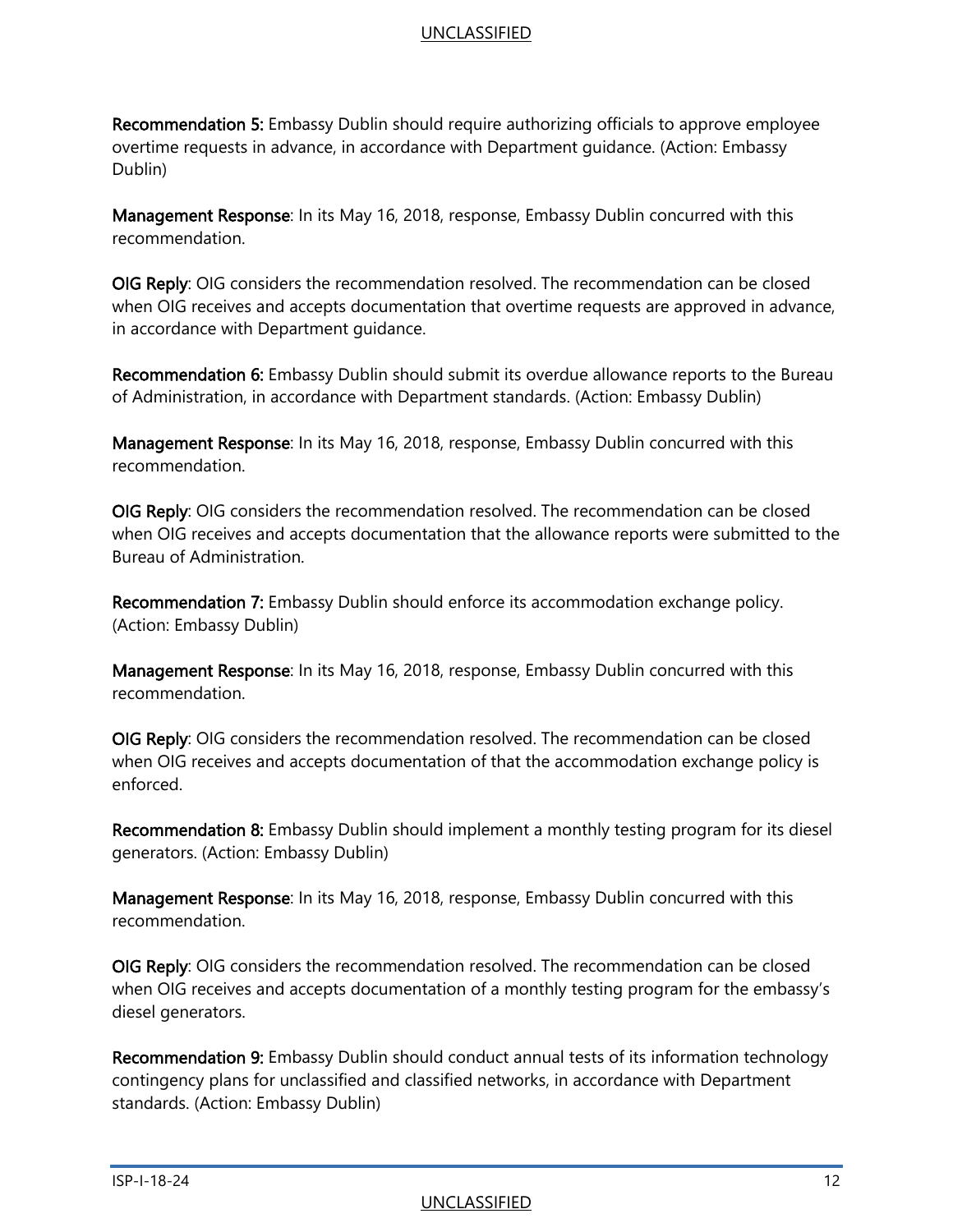Management Response: In its May 16, 2018, response, Embassy Dublin concurred with this recommendation. The embassy noted a target compliance date of July 2018.

OIG Reply: OIG considers the recommendation resolved. The recommendation can be closed when OIG receives and accepts documentation of annual test of the embassy's information technology contingency plans, in accordance with Department standards.

Recommendation 10: Embassy Dublin should implement a plan to conduct initial and annual refresher information technology contingency training for employees with information technology contingency planning responsibilities. (Action: Embassy Dublin)

Management Response: In its May 16, 2018, response, Embassy Dublin concurred with this recommendation.

OIG Reply: OIG considers the recommendation resolved. The recommendation can be closed when OIG receives and accepts documentation of initial and annual refresher information technology training for applicable employees.

Recommendation 11: Embassy Dublin should relocate the telecommunications demarcation point outside the main telephone frame room. (Action: Embassy Dublin)

Management Response: In its May 16, 2018, response, Embassy Dublin concurred with this recommendation.

<span id="page-15-0"></span>OIG Reply: OIG considers the recommendation resolved. The recommendation can be closed when OIG receives and accepts documentation of that the telecommunications demarcation point was moved outside the main telephone frame room.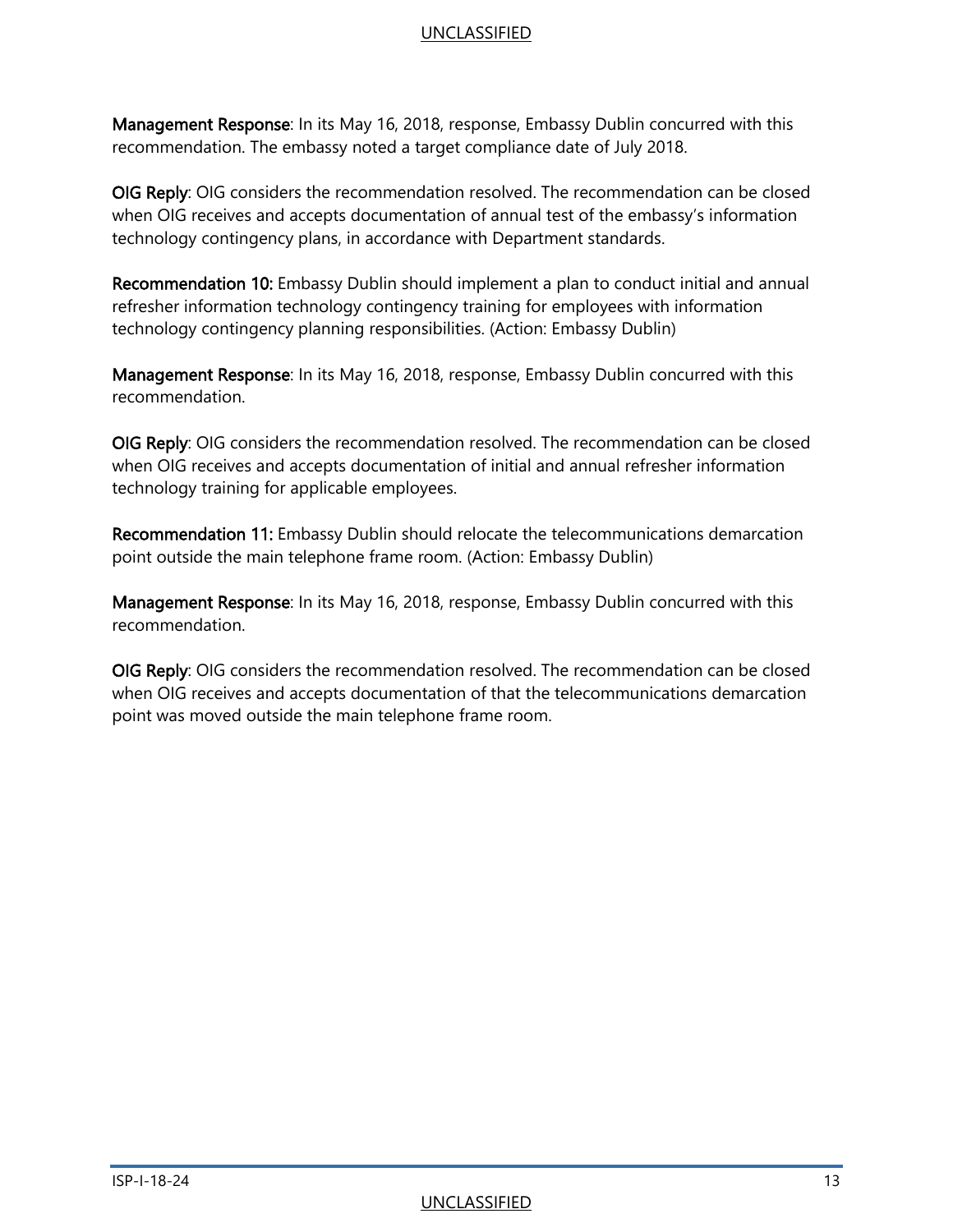# PRINCIPAL OFFICIALS

| Title                                                                  | Name                   | <b>Arrival Date</b> |
|------------------------------------------------------------------------|------------------------|---------------------|
| <b>Chiefs of Mission:</b>                                              |                        |                     |
| Chargé d'Affaires                                                      | Lonnie Reece Smyth     | 10/2016             |
| Acting Deputy Chief of Mission                                         | Lawrence Wolcott       | 8/2017              |
| <b>Chiefs of Sections:</b>                                             |                        |                     |
| Management                                                             | Adham Loutfi           | 8/2017              |
| Consular                                                               | Mary Virginia Hantsch  | 7/2017              |
| Political/Economic                                                     | Timothy Forsyth        | 9/2017              |
| Public Affairs (Acting)                                                | Mark Bosse             | 8/2017              |
| <b>Regional Security</b>                                               | David P. Malone        | 8/2016              |
| <b>Other Agencies:</b>                                                 |                        |                     |
| Department of Defense                                                  | Lt. Col. Andrew Martin | 6/2016              |
| Department of Homeland Security, U.S. Customs<br>and Border Protection | Zachary Clay Thomas    | 2/2016              |
| U.S. Commercial Service (Located in Stockholm)                         | Dillon Banerjee        | 8/2017              |
| 6 - - - - - - - Frederic - - - Dudelin                                 |                        |                     |

**Source:** Embassy Dublin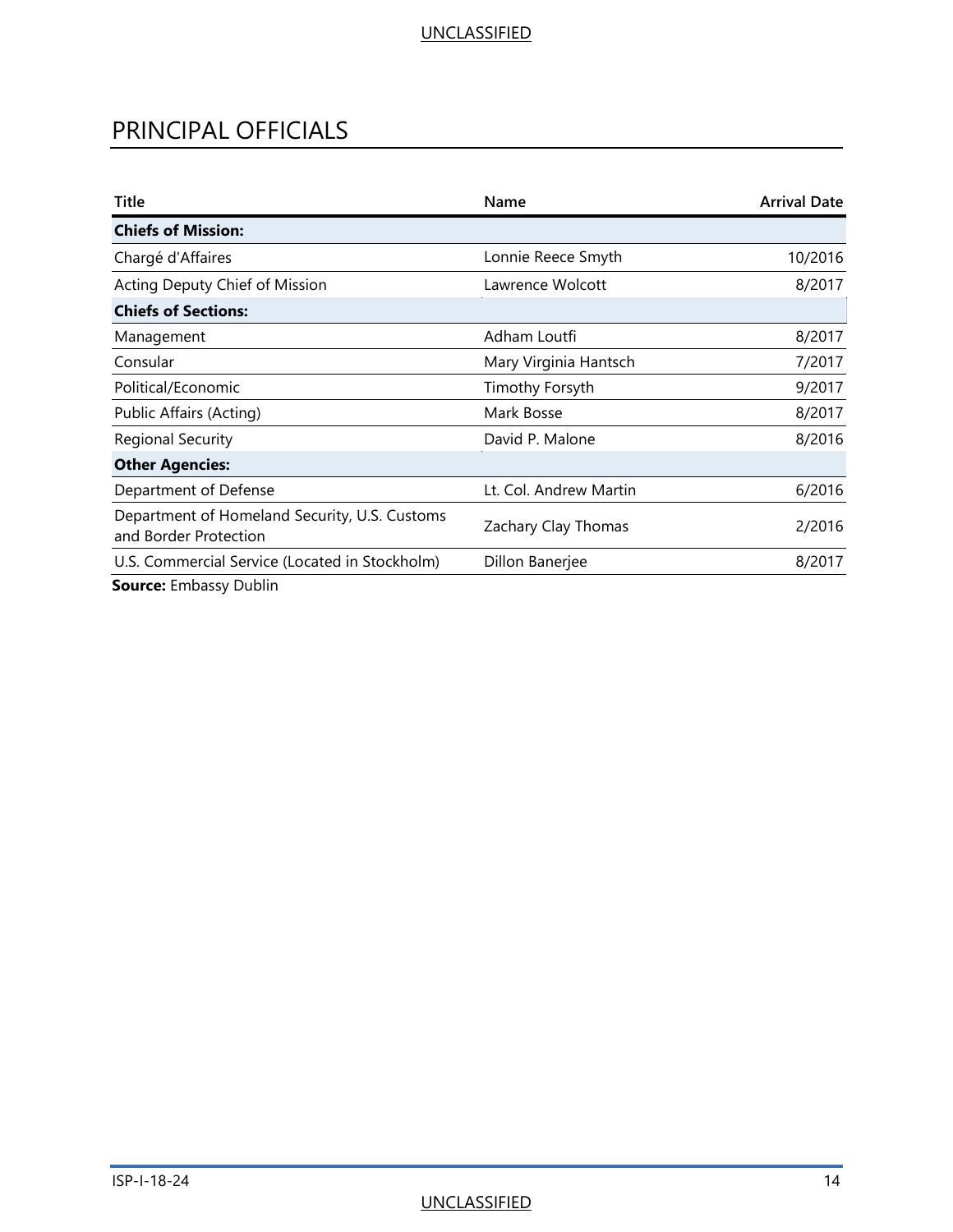# <span id="page-17-0"></span>APPENDIX A: OBJECTIVES, SCOPE, AND METHODOLOGY

This inspection was conducted January 3 and March 5, 2018, in accordance with the Quality Standards for Inspection and Evaluation, as issued in 2012 by the Council of the Inspectors General on Integrity and Efficiency, and the Inspector's Handbook, as issued by OIG for the Department of State and the Broadcasting Board of Governors.

# **Objectives and Scope**

The Office of Inspections provides the Secretary of State, the Chairman of the Broadcasting Board of Governors, and Congress with systematic and independent evaluations of the operations of the Department and the Broadcasting Board of Governors. Inspections cover three broad areas, consistent with Section 209 of the Foreign Service Act of 1980:

- Policy Implementation: whether policy goals and objectives are being effectively achieved; whether U.S. interests are being accurately and effectively represented; and whether all elements of an office or mission are being adequately coordinated.
- Resource Management: whether resources are being used and managed with maximum efficiency, effectiveness, and economy and whether financial transactions and accounts are properly conducted, maintained, and reported.
- Management Controls: whether the administration of activities and operations meets the requirements of applicable laws and regulations; whether internal management controls have been instituted to ensure quality of performance and reduce the likelihood of mismanagement; whether instance of fraud, waste, or abuse exist; and whether adequate steps for detection, correction, and prevention have been taken.

In conducting inspections, OIG uses a risk-based approach to focus it inspection resources on areas of greatest impact. Consequently, OIG identified Embassy Dublin as a relatively small, lower risk mission and therefore limited the scope of this inspection to executive direction, management operations, information management, and management controls.

# **Methodology**

OIG reviews pertinent records, circulates, and compiles the results of survey instruments, as appropriate; conducts interviews with Department and on-site personnel; observes daily operations; and reviews the substance of the report and its findings and recommendations with offices, individuals, and organizations affected by the review. OIG uses professional judgment, along with physical, documentary, testimonial, and analytical evidence collected or generated, to develop findings, conclusions, and actionable recommendations. For this inspection, OIG conducted 50 interviews. OIG also reviewed 21 personal surveys.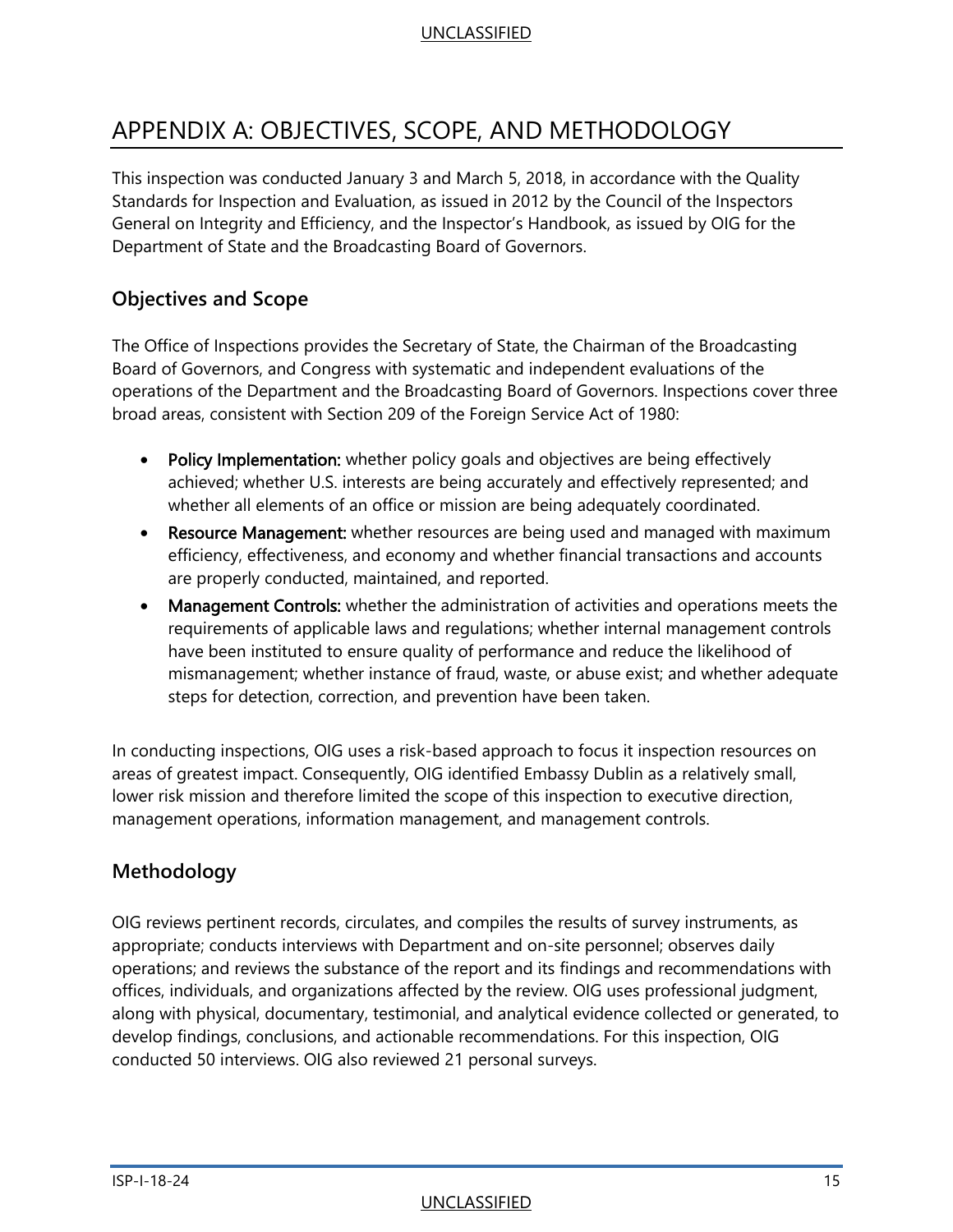# <span id="page-18-0"></span>APPENDIX B: MANAGEMENT RESPONSE



*Embassy of the United States of America*

Dublin May 16, 2018

#### UNCLASSIFIED

| THRU: |  |  | EUR - Wess Mitchell, Assistant Secretary |
|-------|--|--|------------------------------------------|
|       |  |  |                                          |

TO: OIG – Sandra Lewis, Assistant Inspector General for Inspections

FROM: U.S. Embassy Dublin – Reece Smyth, Chargé d'Affaires, a.i.

SUBJECT: Response to Draft OIG Report – Inspection of U.S. Embassy Dublin

U.S. Embassy Dublin has reviewed the draft OIG Inspection report. We provide the following comments in response to the recommendations provided by OIG:

**OIG Recommendation 1**: Embassy Dublin should complete an annual mission-wide acquisition plan. (Action: Embassy Dublin)

**Management Response:** U.S. Embassy Dublin accepts the recommendation and will develop an acquisition plan for the upcoming fiscal year.

**OIG Recommendation 2:** Embassy Dublin should administer its fuel card program in accordance with Department requirements. (Action: Embassy Dublin)

**Management Response:** U.S. Embassy Dublin accepts the recommendation and has implemented the following measures:

- All official government vehicles are assigned a designated fuel card issued by Dublin's local fuel vendor. Each card has an individualized PIN number which must be quoted for every purchase.

- GSO maintains a current list of all Topaz cards, including PIN numbers, for each vehicle.

- Once fueling is complete, the driver provides the vendor with current mileage and registration number of the vehicle, and is given a fuel receipt.

- At the Chancery, the driver places the fuel receipt in the designated box.

- Fuel receipts are collected on a daily basis and filed in GSO.

- Upon receipt of the bill, GSO reconciles each fuel receipt against each vehicle on the bill.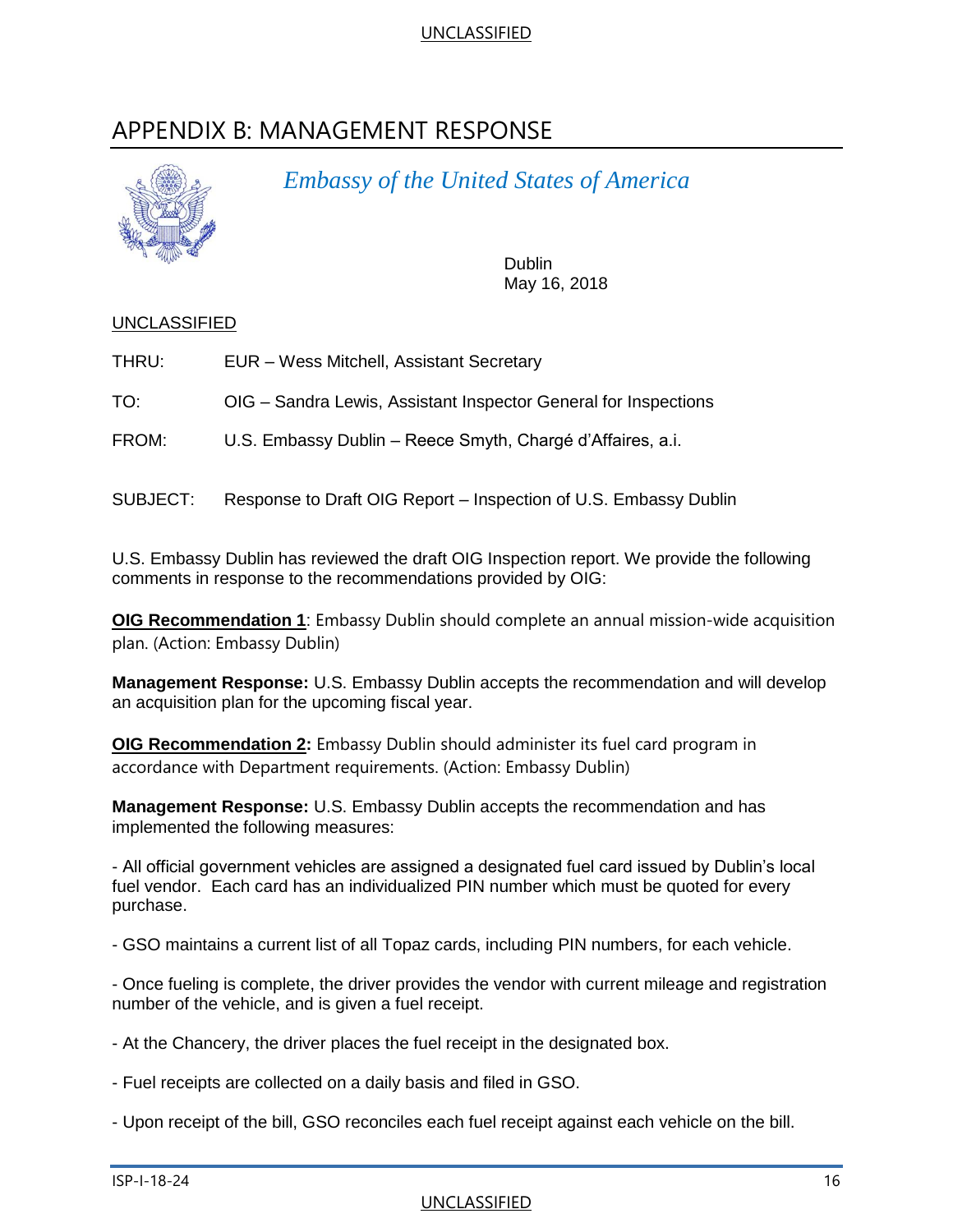- The fuel information is then entered into FMIS for each vehicle.

- The GSO approves for payment and the invoice is sent to post's Finance office for payment.

**OIG Recommendation 3:** Embassy Dublin should require that the chief of mission chauffeurs comply with applicable Department motor vehicle safety requirements. (Action: Embassy Dublin)

**Management Response:** U.S. Embassy Dublin accepts the recommendation and is taking the following actions to ensure compliance:

- 1. COM vehicle are now being staged at the Chancery overnight, rather than at the currently vacant Chief of Mission Residence; this change will decrease by nearly two hours the duty time per day for the on-duty driver.
- 2. Post has sent additional back-up drivers to the Armored Vehicles Driver Training course, which will allow the designated drivers to be relieved at appropriate times.

**OIG Recommendation 4:** Embassy Dublin should document all nonexpendable property transfers in accordance with Department standards. (Action: Embassy Dublin)

**Management Response:** U.S. Embassy Dublin accepts the recommendation and is taking the following actions to ensure compliance:

- 1. Each item being transferred from one location to another is now being listed on its own form, as opposed to consolidating items for different locations on one form.
- 2. The ILMS clerk and other approvers are now verifying that each item moving to a separate location is listed on its own form.

**OIG Recommendation 5:** Embassy Dublin should require authorizing officials to approve employee overtime requests in advance, in accordance with Department guidance. (Action: Embassy Dublin)

**Management Response:** U.S. Embassy Dublin accepts the recommendation and has sent reminders to timekeepers noting that all overtime requests must be submitted and approved in advance.

**OIG Recommendation 6:** Embassy Dublin should submit its overdue allowance reports to the Bureau of Administration, in accordance with Department standards. (Action: Embassy Dublin)

**Management Response:** U.S. Embassy Dublin accepts the recommendation and will initiate the overdue allowance reports this summer.

**OIG Recommendation 7:** Embassy Dublin should enforce its accommodation exchange policy. (Action: Embassy Dublin)

**Management Response:** U.S. Embassy Dublin accepts the recommendation and will not allow accommodation exchange outside of those permitted by post policy.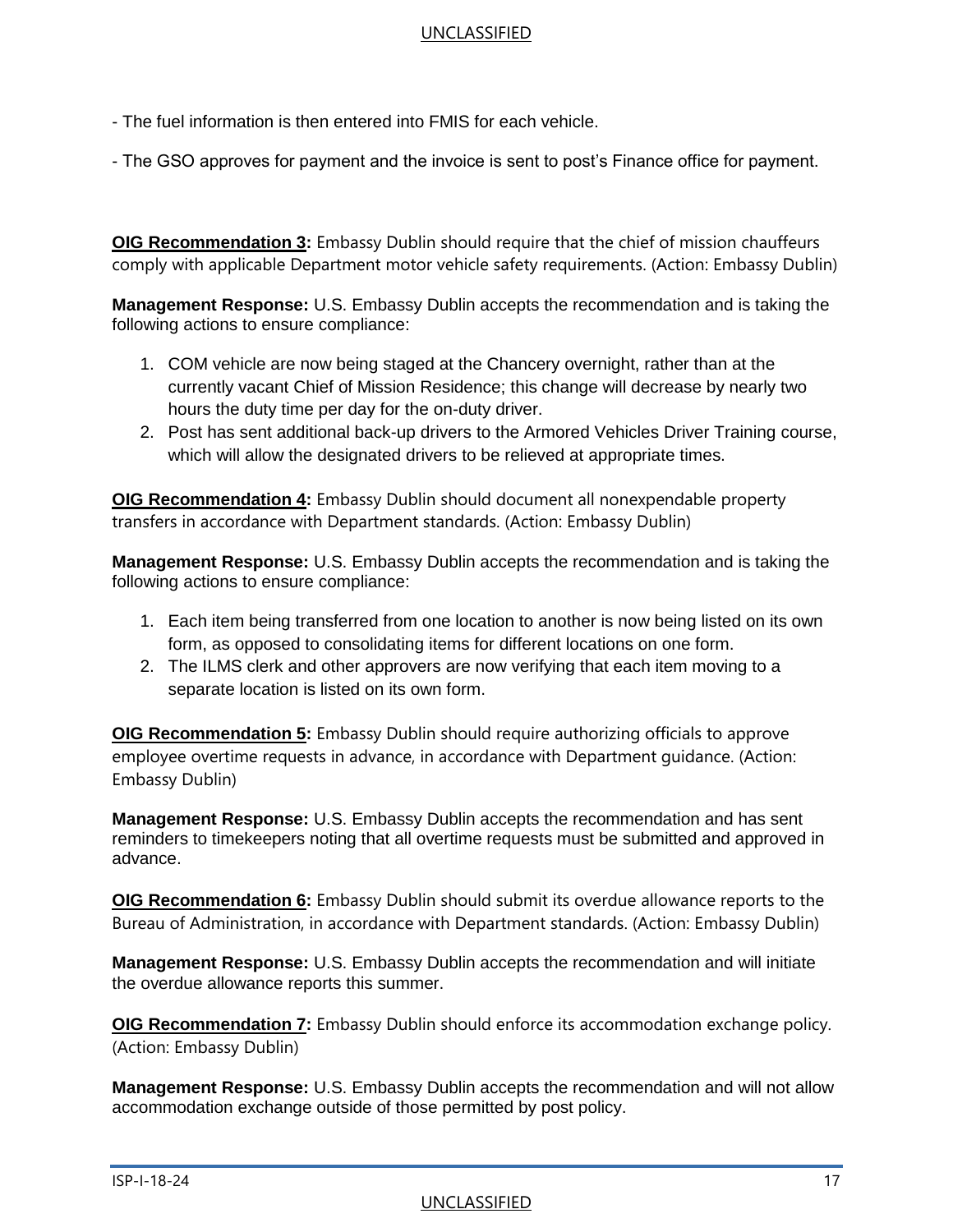**OIG Recommendation 8:** Embassy Dublin should implement a monthly testing program for its diesel generators (Action: Embassy Dublin)

**Management Response:** U.S. Embassy Dublin accepts the recommendation and is developing a monthly generator test plan for one hour of run time for both the Chancery and PCC generators.

**OIG Recommendation 9:** Embassy Dublin should conduct annual tests of its information technology contingency plans for unclassified and classified networks, in accordance with Department standards. (Action: Embassy Dublin)

**Management Response:** U.S. Embassy Dublin accepts the recommendation, and its IRM section will establish an annual test of its IT contingency plans for OpenNet and ClassNet beginning in July 2018.

**OIG Recommendation 10:** Embassy Dublin should implement a plan to conduct initial and annual refresher information technology contingency training for employees with information technology contingency planning responsibilities. (Action: Embassy Dublin)

**Management Response:** U.S. Embassy Dublin accepts the recommendation. In conjunction with the testing of the IT contingency plan noted in the response to OIG Recommendation 9, the IRM section will provide annual refresher training to all employees who have roles and responsibilities supporting the contingency plan.

**OIG Recommendation 11:** Embassy Dublin should relocate the telecommunications demarcation point outside the main telephone frame room. (Action: Embassy Dublin)

**Management Response:** U.S. Embassy Dublin accepts the recommendation, and would like to request OBO's assistance in clearing it. After consultation with OBO's office of Electrical Engineering (OBO/PDCS/DE/EE), post would like to suggest enlarging the demarcation and frame rooms, with the installation of a door to provide secure access only to the frame room.

The point of contact for this memorandum is L. Kirk Wolcott, Acting Deputy Chief of Mission, U.S. Embassy Dublin.

**UNCLASSIFIED**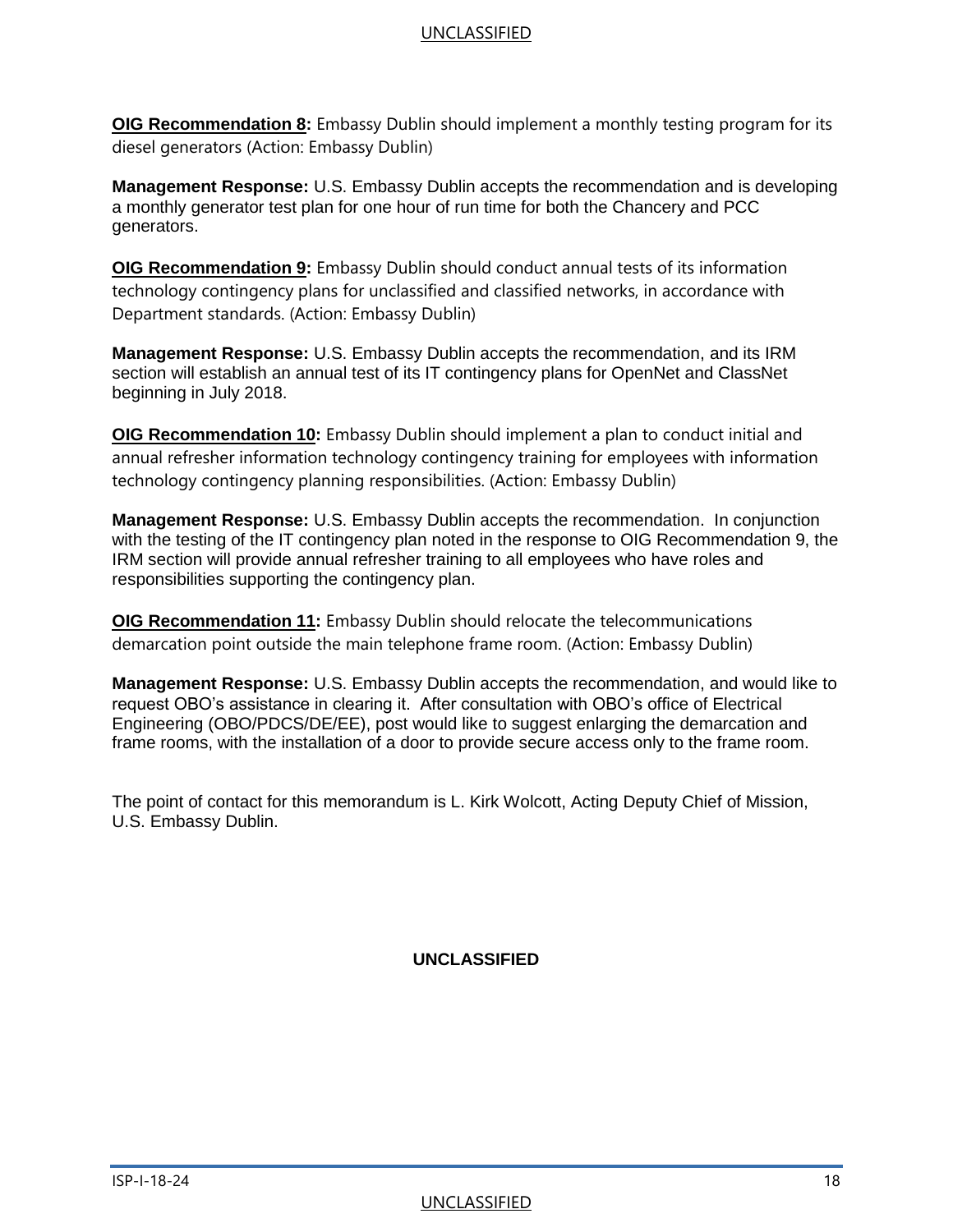# <span id="page-21-0"></span>APPENDIX C: FY 2017 STAFFING AND FUNDING BY AGENCY

|                                                                             |                       | U.S.           |                            |                  |                   |
|-----------------------------------------------------------------------------|-----------------------|----------------|----------------------------|------------------|-------------------|
|                                                                             |                       | Locally        |                            |                  |                   |
|                                                                             | U.S. Direct- Employed |                | Foreign                    |                  |                   |
| Agency                                                                      | hire Staff            | <b>Staff</b>   | National Staff Total Staff |                  | Funding $($ math) |
| <b>Department of State</b>                                                  |                       |                |                            |                  |                   |
| Diplomatic & Consular Programs                                              | 9                     | 1              | 10                         | 20               | 2,252,700         |
| Consular                                                                    | 5                     | 3              | 18                         | 26               | 1,752,969         |
| International Cooperative Administrative<br><b>Support Services (ICASS)</b> | 4                     | 10             | 37                         | 51               | 5,706,900         |
| <b>ICASS-Diplomatic Security</b>                                            | $\mathbf 0$           | 1              | 42                         | 43               | 2,568,131         |
| ICASS-Overseas Buildings Operations                                         | 0                     | $\mathbf 0$    | $\boldsymbol{0}$           | $\boldsymbol{0}$ | 605,400           |
| Public Diplomacy                                                            | $\overline{c}$        | 1              | 3                          | 6                | 623,200           |
| Diplomatic Security                                                         | $\overline{c}$        | $\overline{c}$ | 7                          | 11               | 1,448,671         |
| Marine Security                                                             | 8                     | $\mathbf 0$    | $\mathbf 0$                | 8                | 69,645            |
| Representation                                                              | $\mathbf 0$           | $\mathbf 0$    | $\mathbf 0$                | $\mathbf 0$      | 42,400            |
| <b>Overseas Buildings Operations</b>                                        | 1                     | $\mathbf 0$    | $\mathbf 0$                | 1                | 1,367,492         |
| Subtotal                                                                    | 31                    | 18             | 117                        | 166              | 16,437,508        |
| <b>Department of Defense</b>                                                |                       |                |                            |                  |                   |
| Defense Attaché Office (DAO)                                                | $\overline{c}$        | 0              | $\overline{c}$             | 4                | 229,896           |
| DAO - Military student Curragh                                              | 1                     | $\mathbf 0$    | $\mathbf 0$                | 1                | Unavailable       |
| Subtotal                                                                    | 3                     | $\bf{0}$       | $\overline{2}$             | 5                | 229,896           |
| <b>Department of Homeland Security</b>                                      |                       |                |                            |                  |                   |
| <b>Customs and Border Protection</b>                                        | 45                    | $\mathbf 0$    | $\mathbf 0$                | 45               | 1,627,639         |
| Subtotal                                                                    | 45                    | $\bf{0}$       | $\bf{0}$                   | 45               | 1,627,639         |
| <b>U.S. Commercial Service</b>                                              | $\bf{0}$              | $\bf{0}$       | 3                          | 3                | 875,280           |
| <b>Total</b>                                                                | 79                    | 17             | 122                        | 219              | 19,170,323        |

Source: Generated by OIG from data provided by the Department.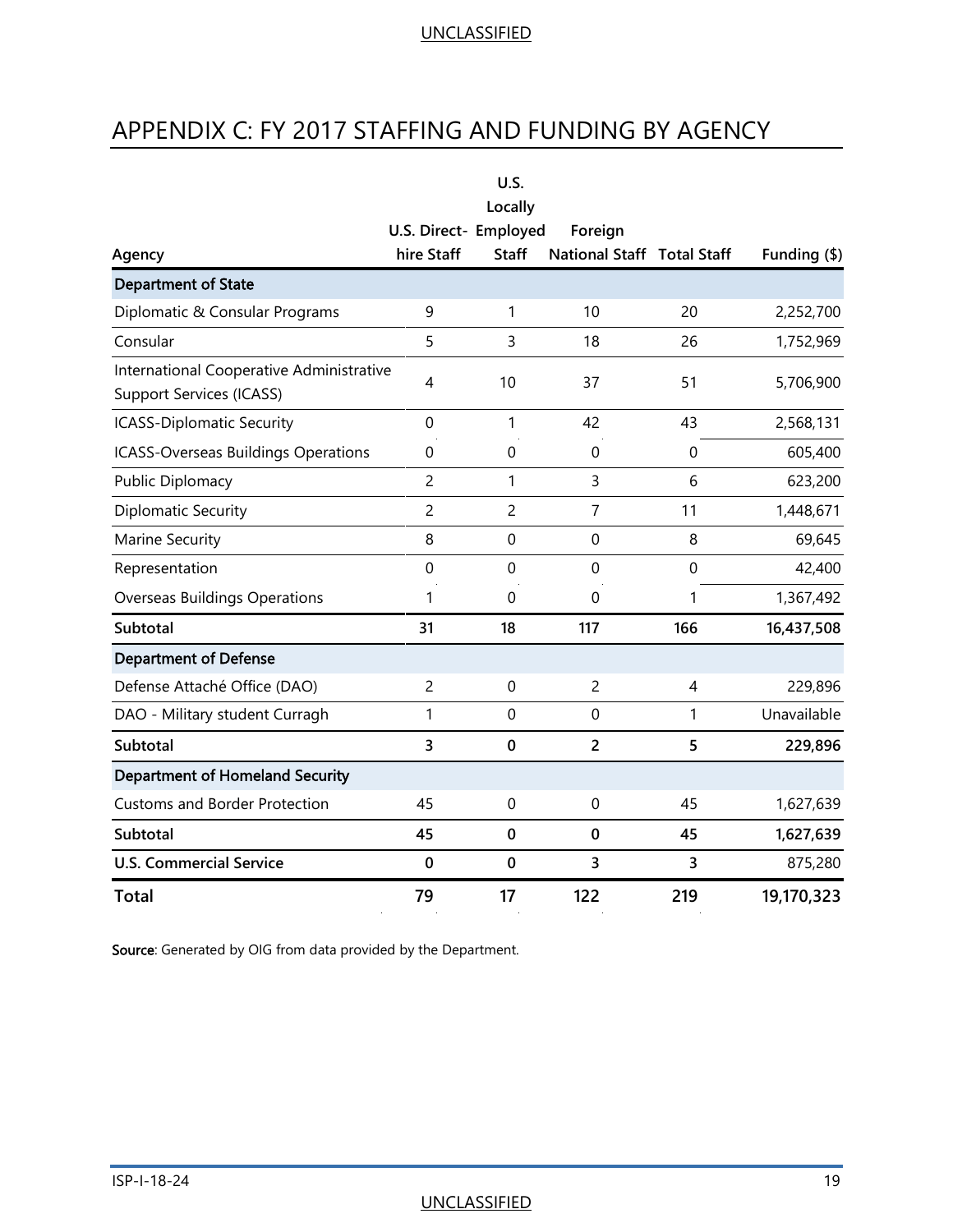# <span id="page-22-0"></span>ABBREVIATIONS

| <b>DCM</b> | Deputy Chief of Mission            |
|------------|------------------------------------|
| FAH        | Foreign Affairs Handbook           |
| FAM        | Foreign Affairs Manual             |
| FAST       | First- and Second-Tour             |
| <b>ICS</b> | <b>Integrated Country Strategy</b> |
| I F        | Locally Employed                   |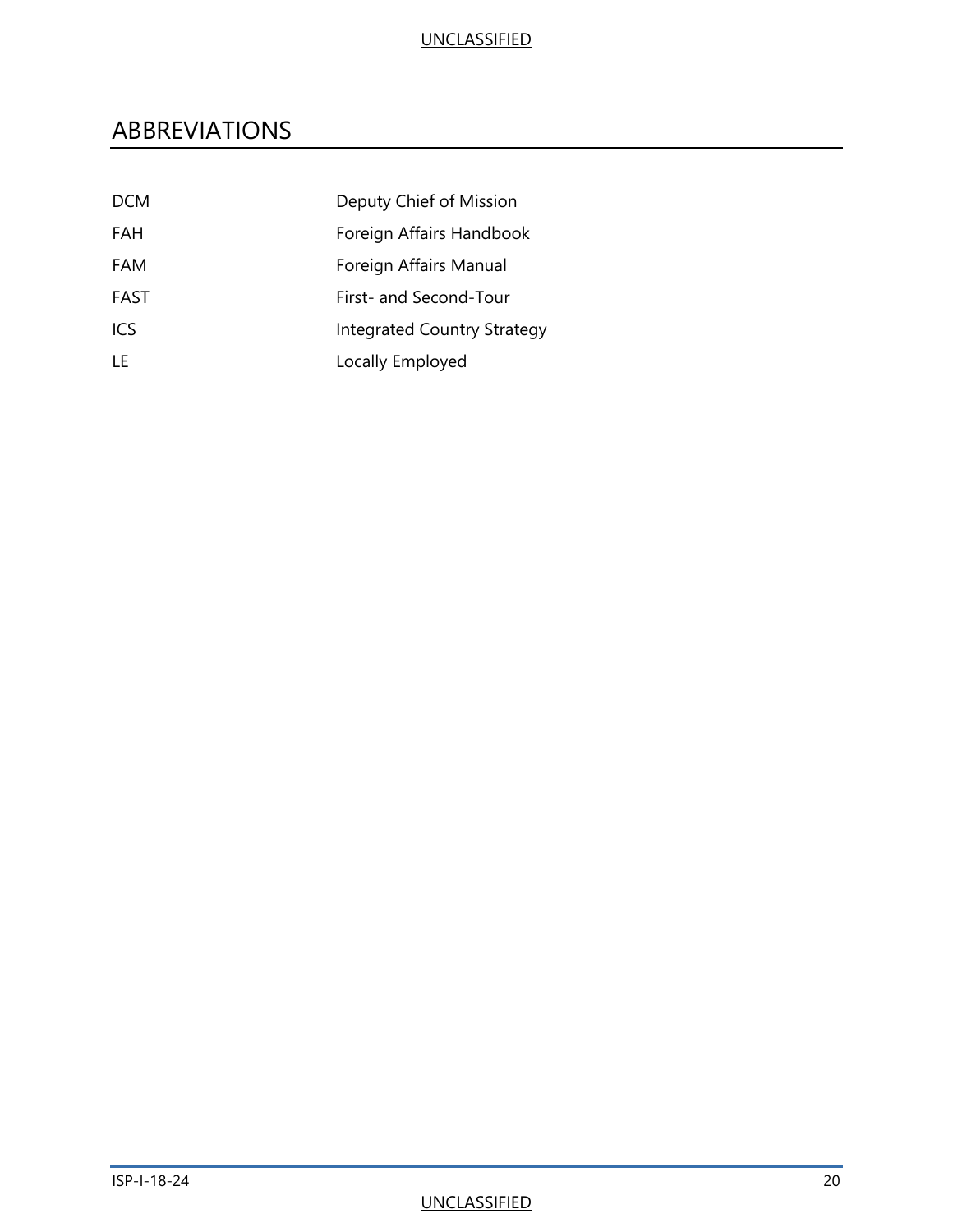# <span id="page-23-0"></span>OIG INSPECTION TEAM MEMBERS

Martha Fikru, Team Leader Darren Felsburg Mark Jeleniewicz Lisa Piascik